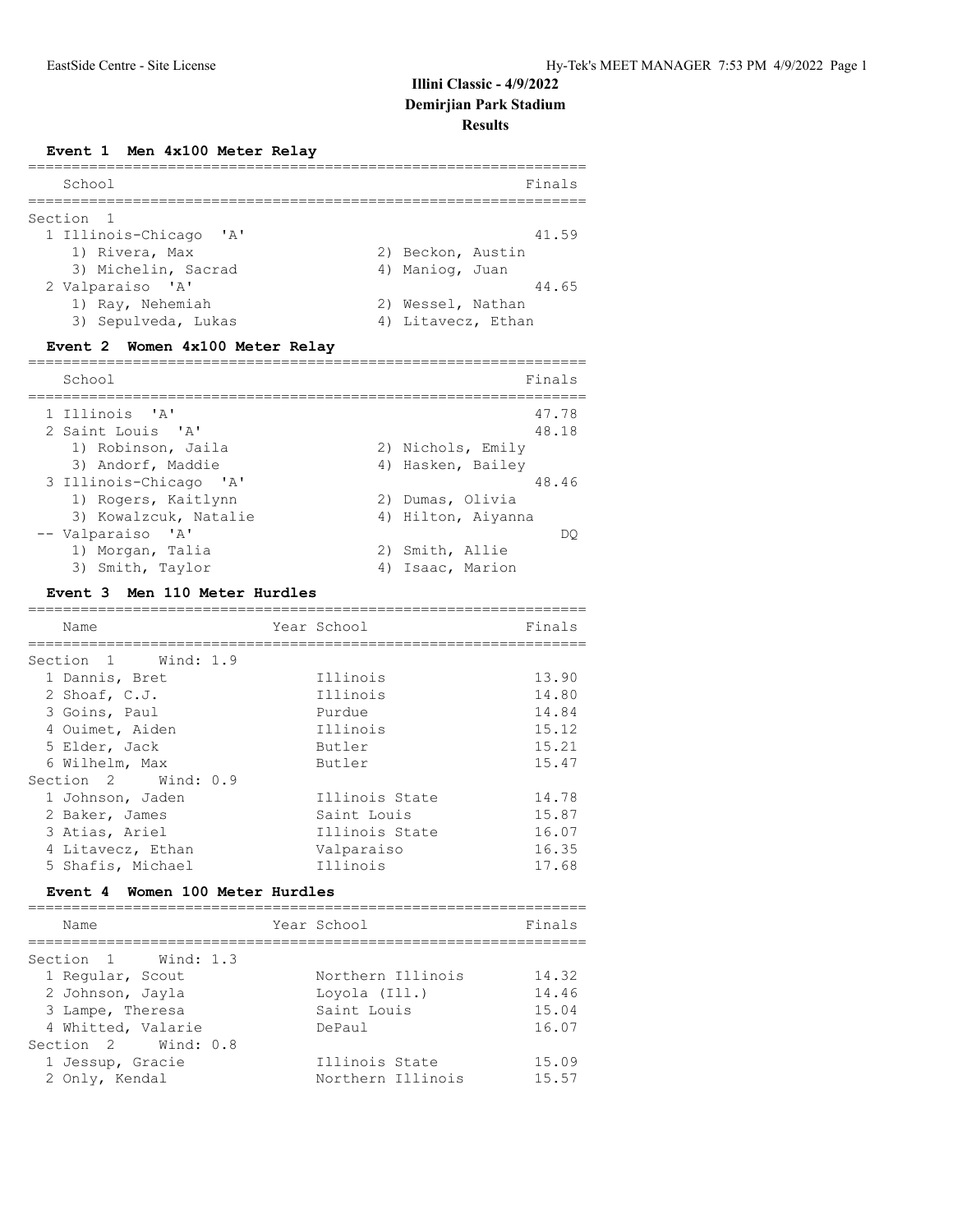| Event 4 Women 100 Meter Hurdles          |                  |         |
|------------------------------------------|------------------|---------|
| 3 Greene, McKenzie                       | Butler           | 16.00   |
| 4 Terry, Nyarai                          | Illinois-Chicago | 16.05   |
| 5 Dahl, Haley                            | Illinois-Chicago | 17.23   |
| Event 5 Men 3000 Meter Steeplechase      |                  |         |
| Name                                     | Year School      | Finals  |
| Section <sub>1</sub><br>1 Schorr, Carter | Butler           | 9:08.47 |

| 2 Williams, Caleb  | Purdue         | 9:15.42  |
|--------------------|----------------|----------|
| 3 Siuda, Edwin     | Illinois       | 9:17.83  |
| 4 Maida, Anthony   | Illinois       | 9:22.52  |
| 5 Polak, Tyler     | Illinois State | 9:22.74  |
| 6 Blanco, Matt     | Illinois State | 9:35.34  |
| 7 Melone, Bennett  | Illinois       | 9:40.66  |
| 8 Wood, Jordan     | Illinois State | 9:41.16  |
| 9 Lauerman, Max    | Butler         | 10:02.73 |
| 10 Southern, Brady | Valparaiso     | 10:03.08 |

## **Event 6 Women 3000 Meter Steeplechase**

| Name                | Year School      | Finals   |
|---------------------|------------------|----------|
|                     |                  |          |
| 1 Gamboa, Maggie    | Illinois         | 11:02.01 |
| 2 Fuhlhage, Claire  | Illinois State   | 11:02.24 |
| 3 Hohe, Katie       | Illinois         | 11:18.10 |
| 4 Persinger, Cailyn | Illinois-Chicago | 11:55.93 |
| 5 Morozov, Anna     | Purdue           | 12:05.18 |

## **Event 7 Men 100 Meter Dash**

| Name                | Year School              | Finals |
|---------------------|--------------------------|--------|
| Section 1 Wind: 0.5 | ------------------------ |        |
| 1 Gascon, Myles     | Saint Louis              | 10.76  |
| 2 Rivera, Max       | Illinois-Chicago         | 10.95  |
|                     |                          |        |
| 3 Woods, Cameron    | Loyola (Ill.)            | 10.97  |
| 4 Burk, Dalton      | Illinois-Chicago         | 11.00  |
| 5 Michelin, Sacrad  | Illinois-Chicago         | 11.09  |
| 6 Ray, Nehemiah     | Valparaiso               | 11.23  |
| 7 Marrs, Michael    | Illinois State           | 11.25  |
| Section 2 Wind: 1.0 |                          |        |
| 1 Lewis, Henry H.L. | Purdue                   | 11.13  |
| 2 Terry, Jevan      | Loyola (Ill.)            | 11.17  |
| 3 Bradley, Ben      | Butler                   | 11.34  |
| 4 Hudson, Solomon   | Illinois State           | 11.36  |
| 5 Amerson, Micah    | Illinois State           | 11.40  |
| 6 Maniog, Juan      | Illinois-Chicago         | 11.40  |
| 7 Jackson II, Kerry | Unattached               | 11.56  |
| Section 3 Wind: 2.2 |                          |        |
| 1 Debelak, Zach     | DePaul                   | 11.24  |
| 2 Eubanks, Isaac    | Loyola (Ill.)            | 11.33  |
| 3 Marfo, Terrence   | Loyola (Ill.)            | 11.33  |
| 4 Beckon, Austin    | Illinois-Chicago         | 11.57  |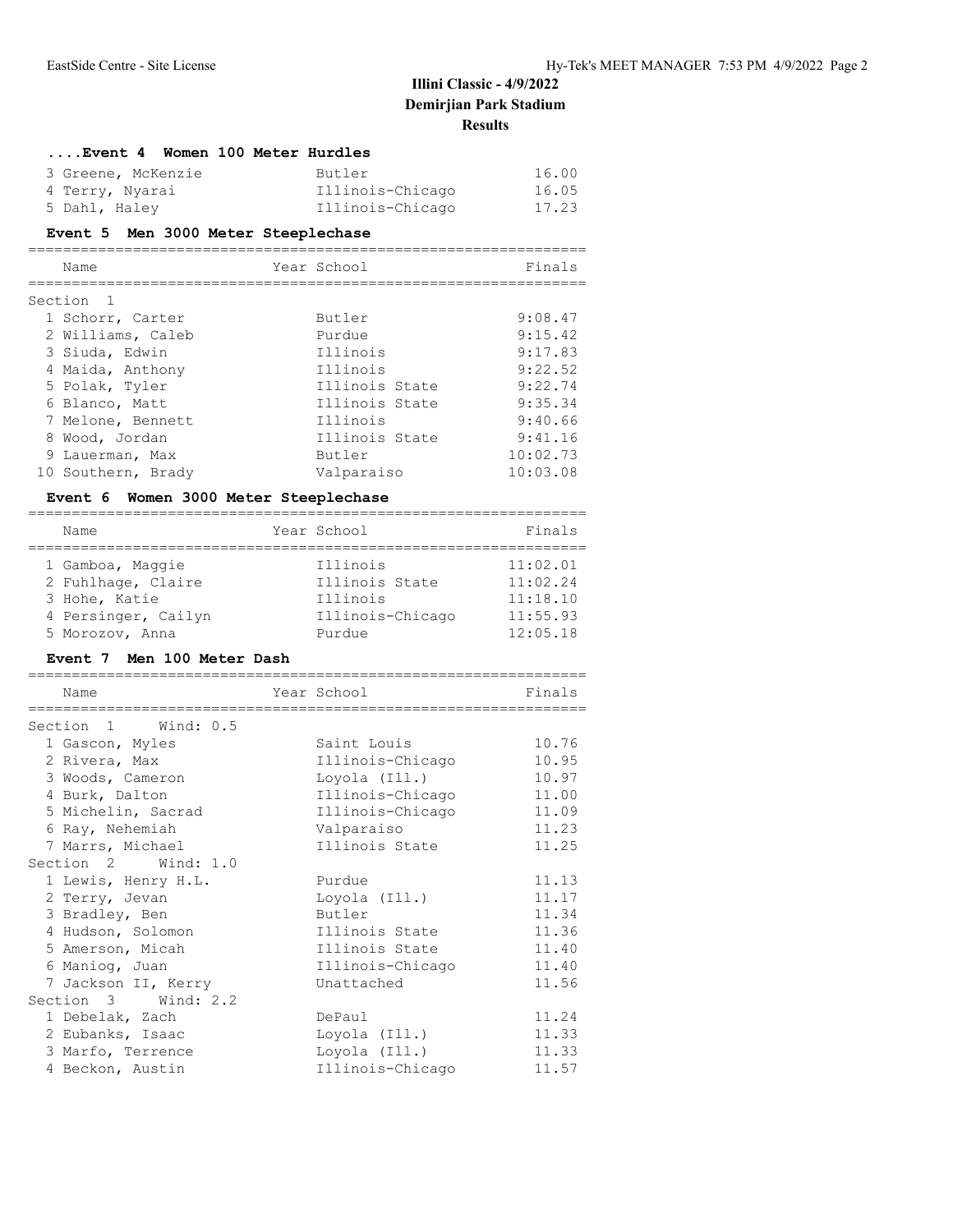| Event 7 Men 100 Meter Dash           |  |                                 |                |  |
|--------------------------------------|--|---------------------------------|----------------|--|
| 5 Wessel, Nathan                     |  | Valparaiso                      | 11.71          |  |
| 6 Sepulveda, Lukas                   |  | Valparaiso                      | 11.96          |  |
|                                      |  |                                 |                |  |
| Event 8 Women 100 Meter Dash         |  |                                 |                |  |
| Name                                 |  | Year School                     | Finals         |  |
|                                      |  |                                 |                |  |
| Section 1 Wind: 1.1                  |  |                                 |                |  |
| 1 Watkins, Malia                     |  | Northern Illinois               | 11.96          |  |
| 2 Blue, Skylynn                      |  | Northern Illinois               | 12.05          |  |
| 3 Buggs, Brimonet                    |  | Illinois State                  | 12.24          |  |
| 4 Nguyen, Nicole                     |  | Illinois                        | 12.37          |  |
| 5 Regular, Scout                     |  | Northern Illinois               | 12.54          |  |
| 6 Lumsden, Kaylah                    |  | Purdue                          | 12.56          |  |
| 7 Bassey, Jacqueline                 |  | Illinois                        | 12.61          |  |
| 8 Parrella, Melissa                  |  | Loyola (Ill.)                   | 12.61          |  |
| 9 Epps, Jeanea                       |  | Illinois                        | 12.67          |  |
| Section 2 Wind: 1.3                  |  |                                 |                |  |
| 1 Nichols, Emily                     |  | Saint Louis                     | 12.30          |  |
| 2 Robinson, Jaila                    |  | Saint Louis<br>Illinois State   | 12.55<br>12.56 |  |
| 3 Waite, Rebecca<br>4 Small, Katrina |  | Northern Illinois               | 12.60          |  |
| 5 Hilton, Aiyanna                    |  | Illinois-Chicago                | 12.73          |  |
|                                      |  |                                 | 12.76          |  |
| 6 Rogers, Kaitlynn                   |  | Illinois-Chicago<br>Saint Louis | 12.78          |  |
| 7 Andorf, Maddie<br>8 Jones, Alicia  |  | DePaul                          | 13.12          |  |
| Section 3 Wind: 0.4                  |  |                                 |                |  |
| 1 Cadichon, Jade                     |  | Butler                          | 13.00          |  |
| 2 Lampe, Theresa                     |  | Saint Louis                     | 13.01          |  |
| 3 Johnson, Jayla                     |  | Loyola (Ill.)                   | 13.01          |  |
| 4 Annafi, Lovie                      |  | Loyola (Ill.)                   | 13.06          |  |
| 5 Hasken, Bailey                     |  | Saint Louis                     | 13.20          |  |
| 6 Kowalzcuk, Natalie                 |  | Illinois-Chicago                | 13.39          |  |
| 7 Isaac, Marion                      |  | Valparaiso                      | 14.17          |  |
| Section 4 Wind: 0.6                  |  |                                 |                |  |
| 1 Dumas, Olivia                      |  | Illinois-Chicago                | 12.71          |  |
| 2 Connors, Erin                      |  | Loyola (Ill.)                   | 13.37          |  |
| 3 Smith, Taylor                      |  | Valparaiso                      | 14.27          |  |
| 4 Morgan, Talia                      |  | Valparaiso                      | 14.60          |  |
| 5 Smith, Allie                       |  | Valparaiso                      | 16.35          |  |
| Event 9 Men 400 Meter Dash           |  |                                 |                |  |
| Name                                 |  | Year School                     | Finals         |  |
|                                      |  |                                 |                |  |
| Section<br>1                         |  |                                 |                |  |
| 1 Terry, Jarel                       |  | DePaul                          | 47.14          |  |
| 2 Ford, DeVontae                     |  | Illinois                        | 47.52          |  |
| 3 Hopkins, Danny                     |  | Saint Louis                     | 48.64          |  |
| 4 Dotson, Malcolm                    |  | Unattached                      | 48.78          |  |
| 5 Williams, Robert                   |  | Illinois                        | 48.95          |  |
| 6 Anderson, Kegan                    |  | Illinois                        | 49.53          |  |
| 7 Rustay, Declan                     |  | Illinois                        | 50.16          |  |
| Section 2                            |  |                                 |                |  |

1 Watkins, Edward **Illinois State** 49.27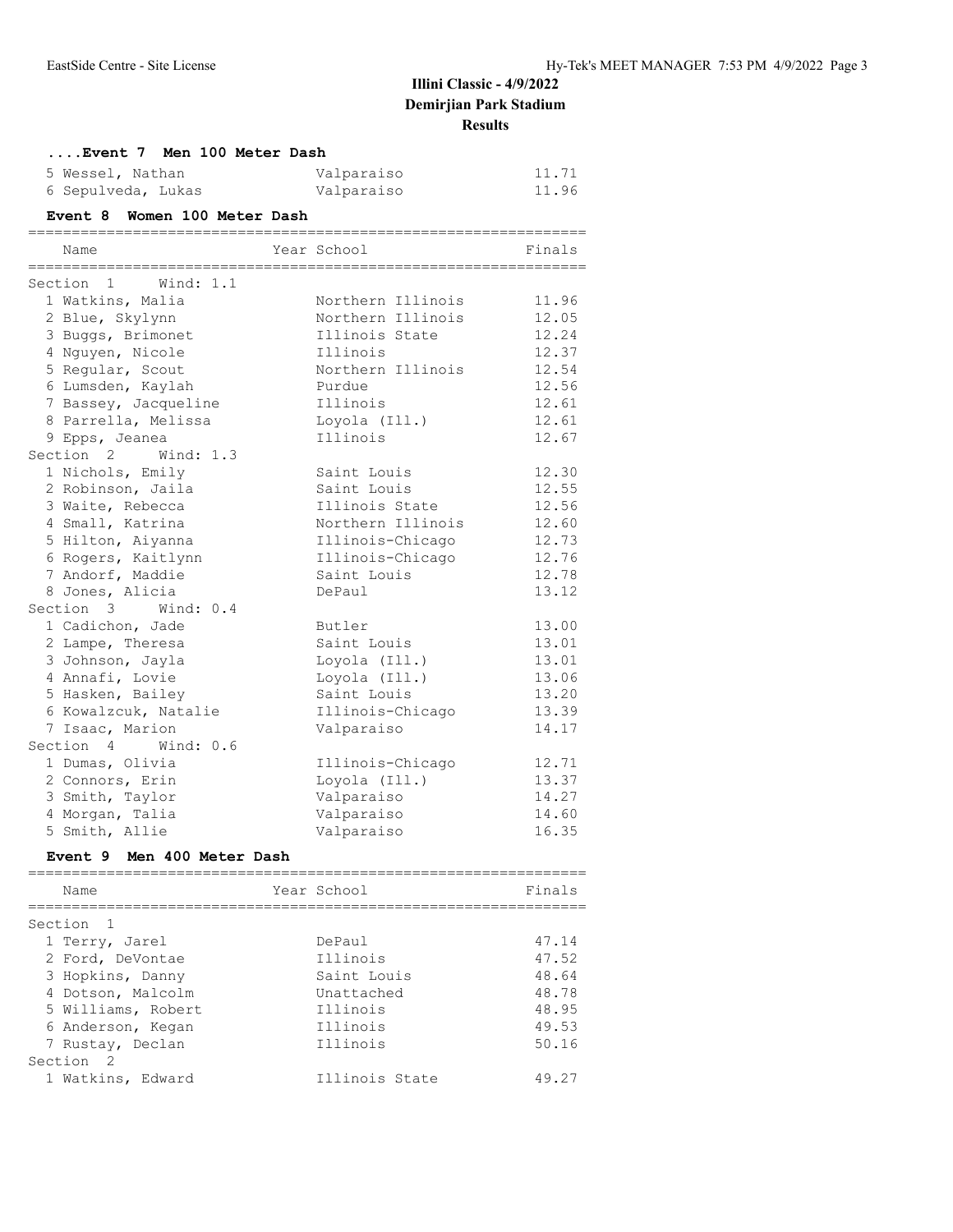## **....Event 9 Men 400 Meter Dash**

| 2 Beros, Michael  | Butler           | 49.51 |
|-------------------|------------------|-------|
| 3 Schafer, Owen   | Purdue           | 49.52 |
| 4 Farmer, Ryan    | Purdue           | 49.79 |
| 5 Tousana, Trevor | Illinois-Chicago | 50.04 |
| 6 Dejesus, Melcon | Illinois State   | 50.14 |
| 7 Blakey, Nick    | Unattached       | 52.34 |
| Section 3         |                  |       |
| 1 Elder, Jack     | Butler           | 49.80 |
| 2 Stewart, Malik  | Saint Louis      | 50.36 |
| 3 Edmonds, Joshua | DePaul           | 50.65 |
| 4 Wolfe, Mason    | Purdue           | 50.97 |
| 5 Larson, Kai     | Illinois State   | 51.40 |
| 6 Russell, Xion   | Illinois-Chicago | 51.75 |
|                   |                  |       |

#### **Event 10 Women 400 Meter Dash**

| Name                  | Year School       | Finals  |
|-----------------------|-------------------|---------|
| Section<br>- 1        |                   |         |
| 1 Walker, Kiersten    | DePaul            | 55.28   |
| 2 Jones, Jahnetta     | Northern Illinois | 55.48   |
| 3 Stoughton, Danni    | Illinois          | 56.08   |
| 4 Cashdollar, Lorie   | DePaul            | 57.10   |
| 5 Moran, Bailey       | Illinois-Chicago  | 57.75   |
|                       | DePaul            | 58.35   |
| 6 Nagle, Sonja        |                   |         |
| Section 2             |                   |         |
| 1 Pope, Jade          | DePaul            | 56.83   |
| 2 Mays, Maia          | DePaul            | 57.78   |
| 3 Lewis, Kaitlyn      | Northern Illinois | 57.90   |
| 4 Murray, Erin        | Saint Louis       | 1:00.52 |
| Section 3             |                   |         |
| 1 Kelly, Reagan       | Butler            | 1:00.53 |
| 2 Haugh, Erin         | Butler            | 1:00.98 |
| 3 Doncevic, Dani      | Saint Louis       | 1:02.90 |
| 4 Klatkiewicz, Brooke | Illinois-Chicago  | 1:03.61 |
| 5 Monson, Jordan      | Saint Louis       | 1:03.77 |
| 6 Bernier, Lily       | Saint Louis       | 1:04.01 |
| 7 Kieffer, Abby       | Saint Louis       | 1:04.60 |
| 8 Kieffer, Maddy      | Saint Louis       | 1:05.09 |

#### **Event 11 Men 800 Meter Run**

| Name                  | Year School    | Finals  |
|-----------------------|----------------|---------|
| Section <sub>1</sub>  |                |         |
| 1 Wells, Riley        | Illinois State | 1:50.18 |
| 2 Dovalovsky, Nicolas | Unat-Illinois  | 1:50.20 |
| 3 Lomnicki, Joe       | Unattached     | 1:52.37 |
| 4 Merrick, William    | Illinois       | 1:52.61 |
| 5 Gillum, Jake        | Illinois State | 1:53.19 |
| 6 O'Brien, Will       | Illinois       | 1:58.37 |
| -- Porter, Harrison   | Illinois State | DNF     |
| Section <sub>2</sub>  |                |         |
| 1 Parry, Michael      | DePaul         | 1:54.30 |
| 2 De Haas, Matt       | Saint Louis    | 1:55.34 |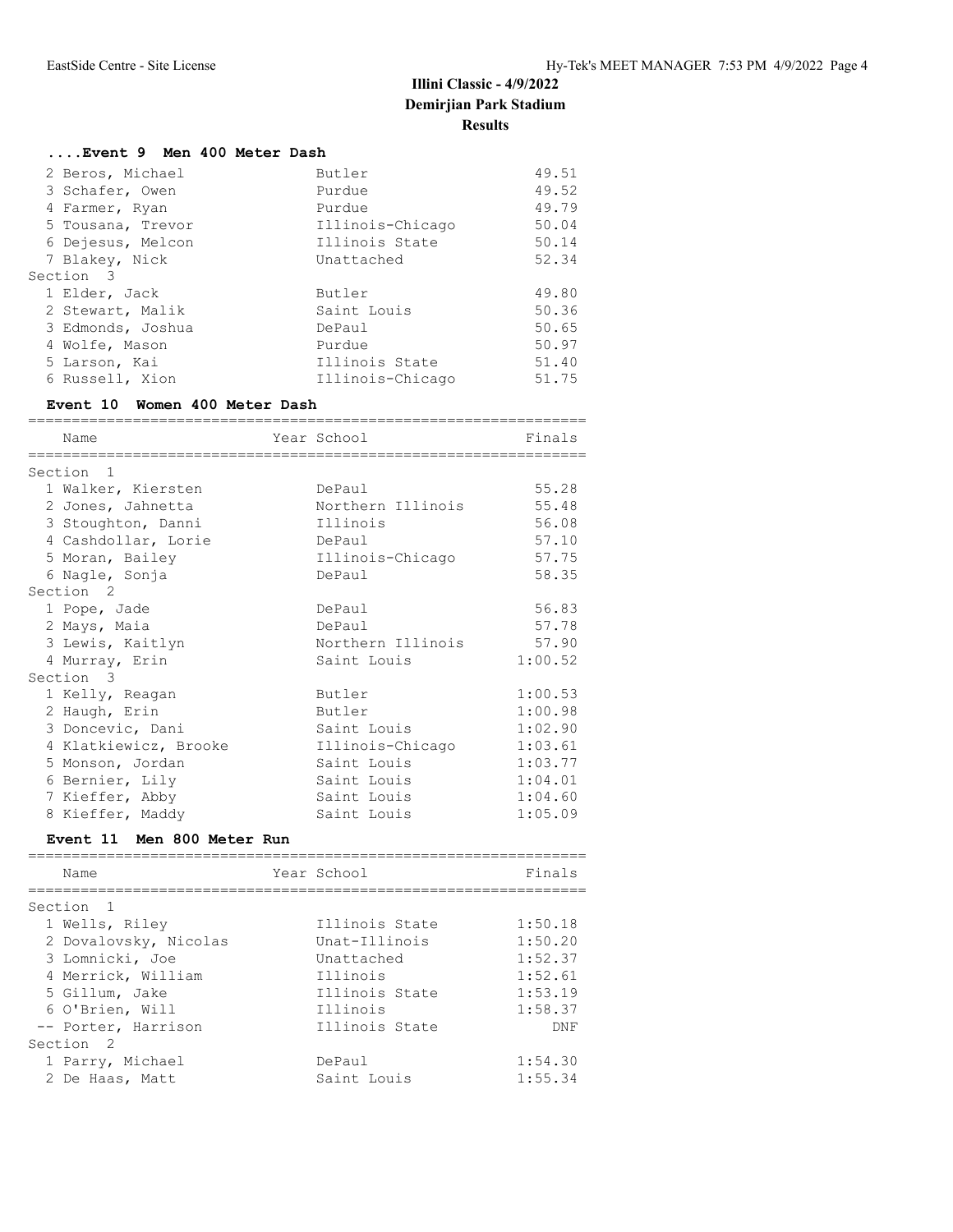## **....Event 11 Men 800 Meter Run**

| 3 Veloz Bonilla, Ignacio | Valparaiso       | 1:55.77 |
|--------------------------|------------------|---------|
| 4 Romanyk, Joseph        | Purdue           | 1:56.27 |
| 5 Otterbacher, Brett     | Purdue           | 1:56.53 |
| 6 Rivers, Nehemiah       | Illinois-Chicago | 1:57.28 |
| 7 Slaughter, Jack        | Loyola (Ill.)    | 1:58.20 |
| 8 Schaefer, Luke         | Saint Louis      | 1:59.28 |
| 9 Robie, Nick            | Butler           | 2:02.24 |
| Section 3                |                  |         |
| 1 Martin, Aidan          | Saint Louis      | 2:00.31 |
| 2 Dupas, Ethan           | Loyola (Ill.)    | 2:01.02 |
| 3 Parker, Nick           | Saint Louis      | 2:01.33 |
| 4 McPhillips, Jack       | Saint Louis      | 2:01.69 |
| 5 Pifer, Jack            | Saint Louis      | 2:01.83 |
| 6 Sibley, Ja'xon         | Valparaiso       | 2:03.66 |
| 7 Thompson, Andy         | DePaul           | 2:04.52 |
| 8 Curran, Sean           | Valparaiso       | 2:05.10 |
| 9 Jensen, Grant          | Illinois         | 2:16.43 |

### **Event 12 Women 800 Meter Run**

| Name                  | Year School              | Finals  |
|-----------------------|--------------------------|---------|
| Section <sub>1</sub>  |                          |         |
| 1 Tate, Ellie         | Purdue                   | 2:11.24 |
| 2 Turney, Payne       | Purdue                   | 2:13.45 |
| 3 Squires, Emma       | Purdue                   | 2:14.54 |
| 4 Vorpagel, Emma      | Northern Illinois        | 2:19.18 |
| 5 Skoufos, Lia        | Illinois-Chicago 2:20.47 |         |
| 6 Lynch, Abby         | Unat-Illinois            | 2:21.95 |
| Section <sub>2</sub>  |                          |         |
| 1 Shreeves, Breena    | Illinois                 | 2:21.66 |
| 2 Vandepol, Katherine | Unattached               | 2:22.03 |
| 3 Finegan, Julia      | Northern Illinois        | 2:22.10 |
| 4 LaFontain, Kayla    | Northern Illinois        | 2:22.20 |
| 5 Lesher, Savannah    | Saint Louis              | 2:22.59 |
| 6 Morin, Sonja        | Saint Louis              | 2:23.93 |
| 7 Marco, Nicole       | Saint Louis              | 2:28.36 |
| 8 Viveros, Lesley     | DePaul                   | 2:29.11 |
| Section 3             |                          |         |
| 1 Donahue, Maranda    | Valparaiso               | 2:22.96 |
| 2 Roelofse, Lyndi     | Saint Louis              | 2:25.68 |
| 3 Splaine, Brianna    | Valparaiso               | 2:26.23 |
| 4 Wolf, Sara          | Saint Louis              | 2:27.73 |
| 5 Green, Gabriele     | Purdue                   | 2:29.96 |
| 6 Rust, Morgan        | Saint Louis              | 2:34.63 |
| 7 Carro, Kailee       | Valparaiso               | 2:58.35 |

### **Event 13 Men 400 Meter Hurdles**

| Name             | Year School | Finals |
|------------------|-------------|--------|
|                  |             |        |
| Section 1        |             |        |
| 1 Jackson, Jaden | Illinois    | 53.53  |
| 2 Fuller, Grant  | DePaul      | 55.87  |
| 3 Barr, Mason    | Illinois    | 56.02  |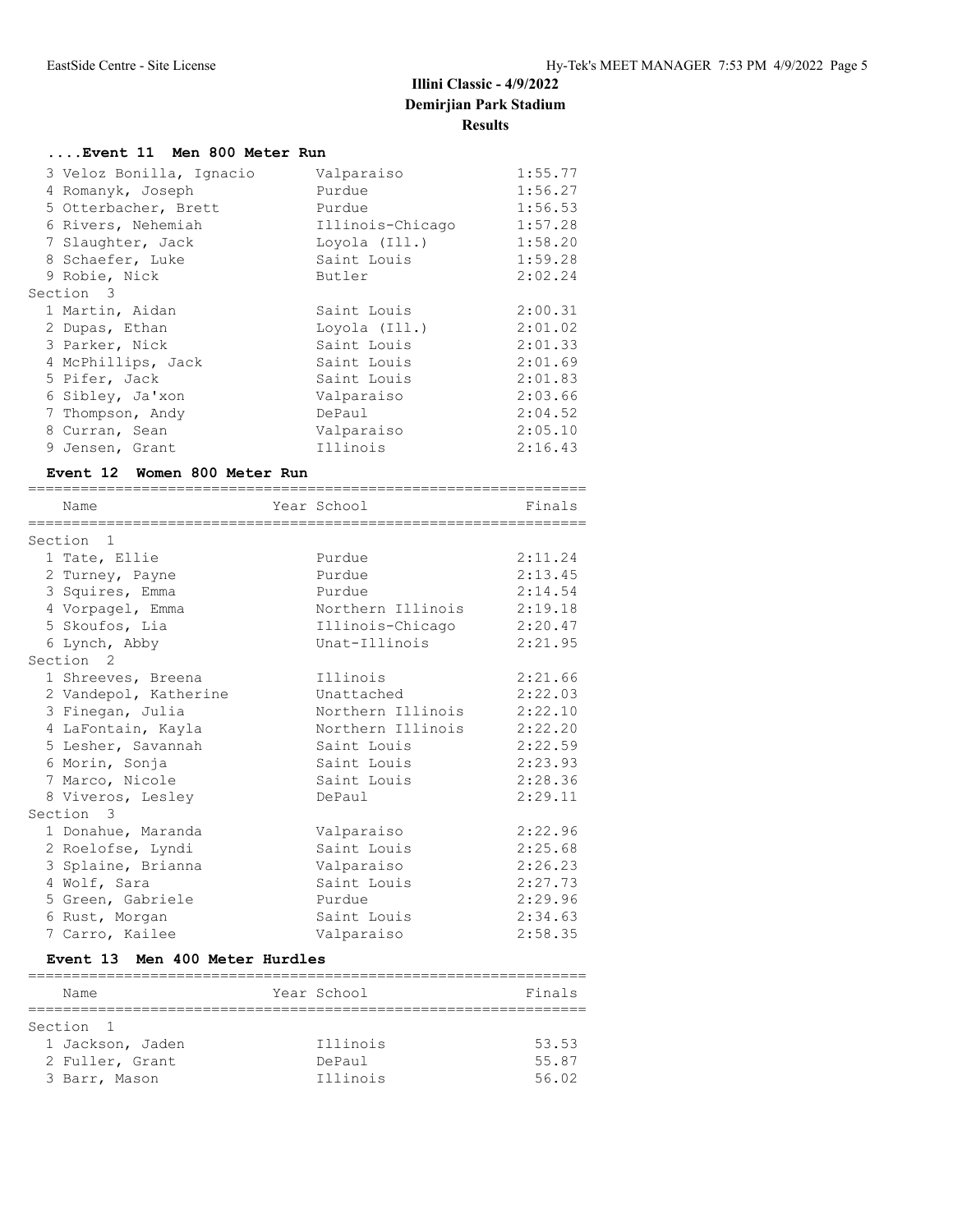#### **....Event 13 Men 400 Meter Hurdles**

| 4 Baker, James   | Saint Louis      | 57.27   |
|------------------|------------------|---------|
| 5 Stout, Will    | Illinois-Chicago | 58.91   |
| 6 Chatman, Isiah | Illinois State   | 59.08   |
| 7 Harris, Tim    | Lovola (Ill.)    | 1:04.83 |

#### **Event 14 Women 400 Meter Hurdles**

| Name                 | Year School       | Finals  |
|----------------------|-------------------|---------|
|                      |                   |         |
| 1 Neely, Logan       | Illinois          | 1:01.69 |
| 2 Weaver, Kionna     | Illinois          | 1:04.04 |
| 3 Ingram, Isabel     | DePaul            | 1:05.02 |
| 4 Crawford, Kennedy  | Northern Illinois | 1:05.77 |
| 5 Schlenker, Sabrina | Illinois State    | 1:08.20 |

 6 McLain, Madi Loyola (Ill.) 1:08.62 7 Leak, Alyssa DePaul 1:10.59 8 Dahl, Haley Illinois-Chicago 1:12.81

#### **Event 15 Men 200 Meter Dash**

| Name                     | Year School    | Finals |
|--------------------------|----------------|--------|
|                          |                |        |
| Section 1 Wind: -2.0     |                |        |
| 1 Hopkins, Danny         | Saint Louis    | 22.15  |
| 2 Lewis, Henry H.L.      | Purdue         | 22.24  |
| 3 Marrs, Michael         | Illinois State | 22.32  |
| 4 Woods, Cameron         | Loyola (Ill.)  | 22.55  |
| 5 Terry, Jevan           | Loyola (Ill.)  | 22.70  |
| 6 Ray, Nehemiah          | Valparaiso     | 22.82  |
| Section 2 Wind: 0.5      |                |        |
| 1 Gascon, Myles          | Saint Louis    | 22.17  |
| 2 Schafer, Owen          | Purdue         | 22.31  |
| 3 Amerson, Micah         | Illinois State | 22.55  |
| 4 Jackson II, Kerry      | Unattached     | 23.44  |
| 5 Goins, Paul            | Purdue         | 23.50  |
| Section 3 Wind: 1.9      |                |        |
| 1 Watkins, Edward        | Illinois State | 22.08  |
| 2 Hudson, Solomon        | Illinois State | 22.69  |
| 3 Eubanks, Isaac         | Loyola (Ill.)  | 22.95  |
| 4 Harris, Tim            | Loyola (Ill.)  | 23.18  |
| 5 Wessel, Nathan         | Valparaiso     | 23.48  |
|                          |                |        |
| 6 Stein, Chris           | Butler         | 23.86  |
| Section $4$ Wind: $-0.2$ |                |        |
| 1 Marfo, Terrence        | Loyola (Ill.)  | 23.62  |
| 2 Sepulveda, Lukas       | Valparaiso     | 23.75  |

#### **Event 16 Women 200 Meter Dash**

| Name                     | Year School       | Finals |
|--------------------------|-------------------|--------|
|                          |                   |        |
| Section $1$ Wind: $-0.1$ |                   |        |
| 1 Buggs, Brimonet        | Illinois State    | 24.75  |
| 2 Nichols, Emily         | Saint Louis       | 25.13  |
| 3 Rowe, Roshell          | Northern Illinois | 25.75  |
| Section $2$ Wind: $-0.9$ |                   |        |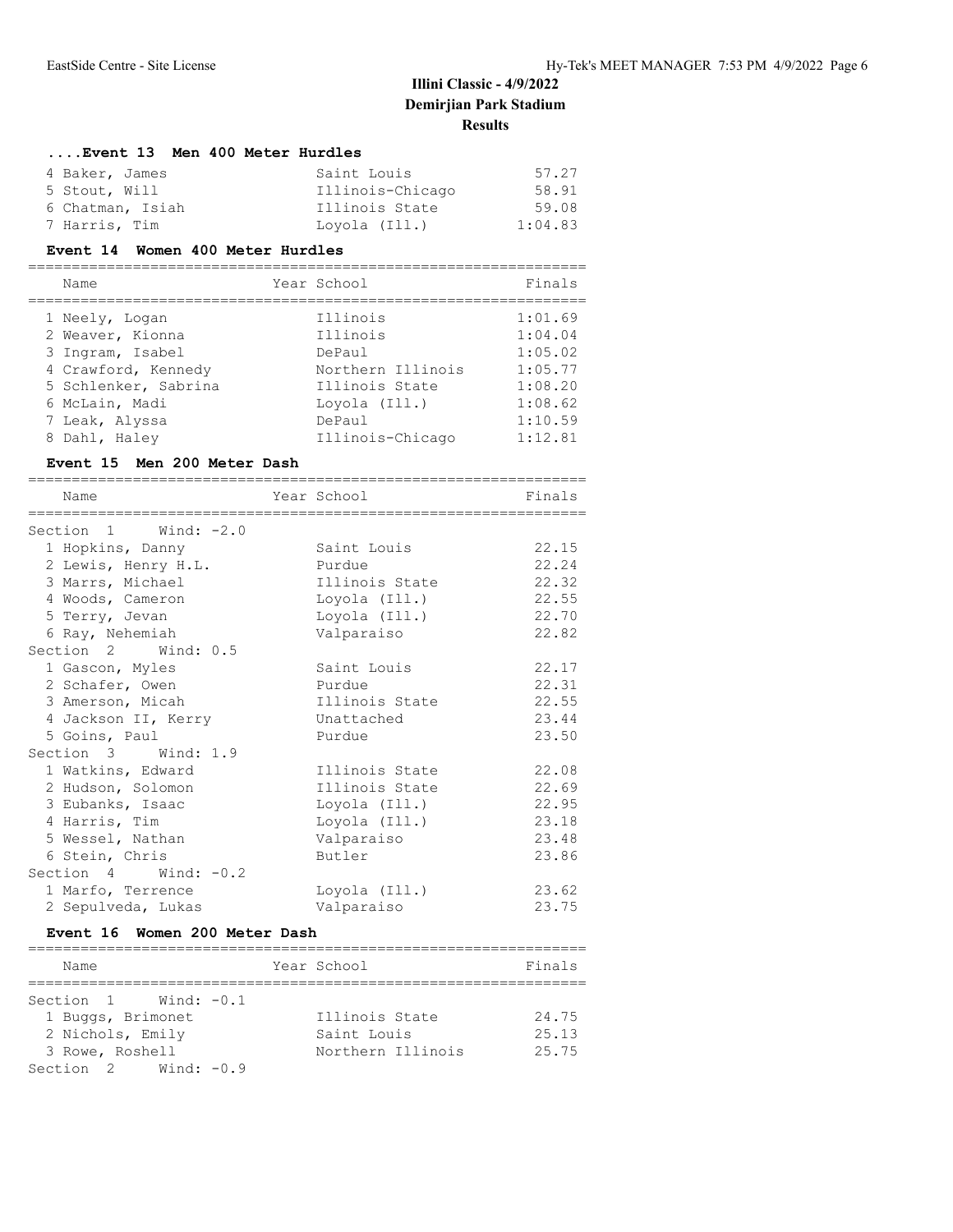| Event 16 Women 200 Meter Dash |                |       |
|-------------------------------|----------------|-------|
| 1 Waite, Rebecca              | Illinois State | 25.65 |
| 2 Robinson, Jaila             | Saint Louis    | 26.15 |
| 3 Andorf, Maddie              | Saint Louis    | 26.38 |
| Section $3$ Wind: $-2.6$      |                |       |
| 1 Murray, Erin                | Saint Louis    | 27.27 |
| 2 Isaac, Marion               | Valparaiso     | 29.71 |
| Section 4 Wind: 0.1           |                |       |
| 1 Morgan, Talia               | Valparaiso     | 29.77 |
| 2 Smith, Allie                | Valparaiso     | 34.35 |

#### **Event 17 Men 1500 Meter Run**

| Name                 | Year School      | Finals  |
|----------------------|------------------|---------|
| Section <sub>1</sub> |                  |         |
| 1 Muhammad, Kendall  | Unattached       | 3:51.30 |
| 2 Yandel, Colin      | Illinois         | 3:52.98 |
| 3 Knanishu, Shane    | DePaul           | 3:53.31 |
| 4 Yoder, Brady       | Purdue           | 3:54.68 |
| 5 Walker, Nathan     | Purdue           | 3:55.03 |
| 6 Pieper, John       | Purdue           | 3:55.36 |
| 7 Smit, Gabe         | Loyola (Ill.)    | 3:56.83 |
| 8 Roberts, Jack      | Illinois         | 3:57.27 |
| 9 Cushing, Tyler     | Illinois         | 3:59.58 |
| 10 Harris, Trey      | Butler           | 4:00.54 |
| 11 Lomnicki, Joe     | Unattached       | 4:02.24 |
| Section <sub>2</sub> |                  |         |
| 1 Arkesteyn, Cameron | Loyola (Ill.)    | 3:58.81 |
| 2 Upton, Luke        | Purdue           | 3:59.41 |
| 3 Knanishu, Joe      | DePaul           | 3:59.97 |
| 4 Wallace, Kenny     | Loyola (Ill.)    | 4:00.25 |
| 5 Kasch, Joey        | Purdue           | 4:01.26 |
| 6 Kendrick, Andrew   | Butler           | 4:01.65 |
| 7 Previdi, William   | DePaul           | 4:01.92 |
| 8 Burns, Leo         | Saint Louis      | 4:04.07 |
| 9 Blanco, George     | Saint Louis      | 4:06.77 |
| 10 Ibarra, Guillermo | Loyola (Ill.)    | 4:07.56 |
| 11 Murphy, Connor    | Illinois State   | 4:08.28 |
| 12 Fishbein, Jaiden  | DePaul           | 4:09.39 |
| 13 Orwig, Lucas      | DePaul           | 4:10.03 |
| 14 Head, Julian      | Illinois State   | 4:10.18 |
| 15 Pifer, Jack       | Saint Louis      | 4:11.06 |
| 16 Walda, Evan       | Valparaiso       | 4:11.83 |
| 17 Thomas, Jackson   | DePaul           | 4:13.28 |
| 18 Hassler, Owen     | Illinois-Chicago | 4:14.51 |
| 19 Sibley, Ja'xon    | Valparaiso       | 4:21.66 |
| 20 Neupert, William  | Valparaiso       | 4:31.23 |

# **Event 18 Women 1500 Meter Run**

| Name             |  | Year School    | Finals  |  |
|------------------|--|----------------|---------|--|
|                  |  |                |         |  |
| Section 1        |  |                |         |  |
| 1 Hickey, Rachel |  | Illinois State | 4:24.72 |  |
| 2 Exline, Maddi  |  | Illinois State | 4:24.96 |  |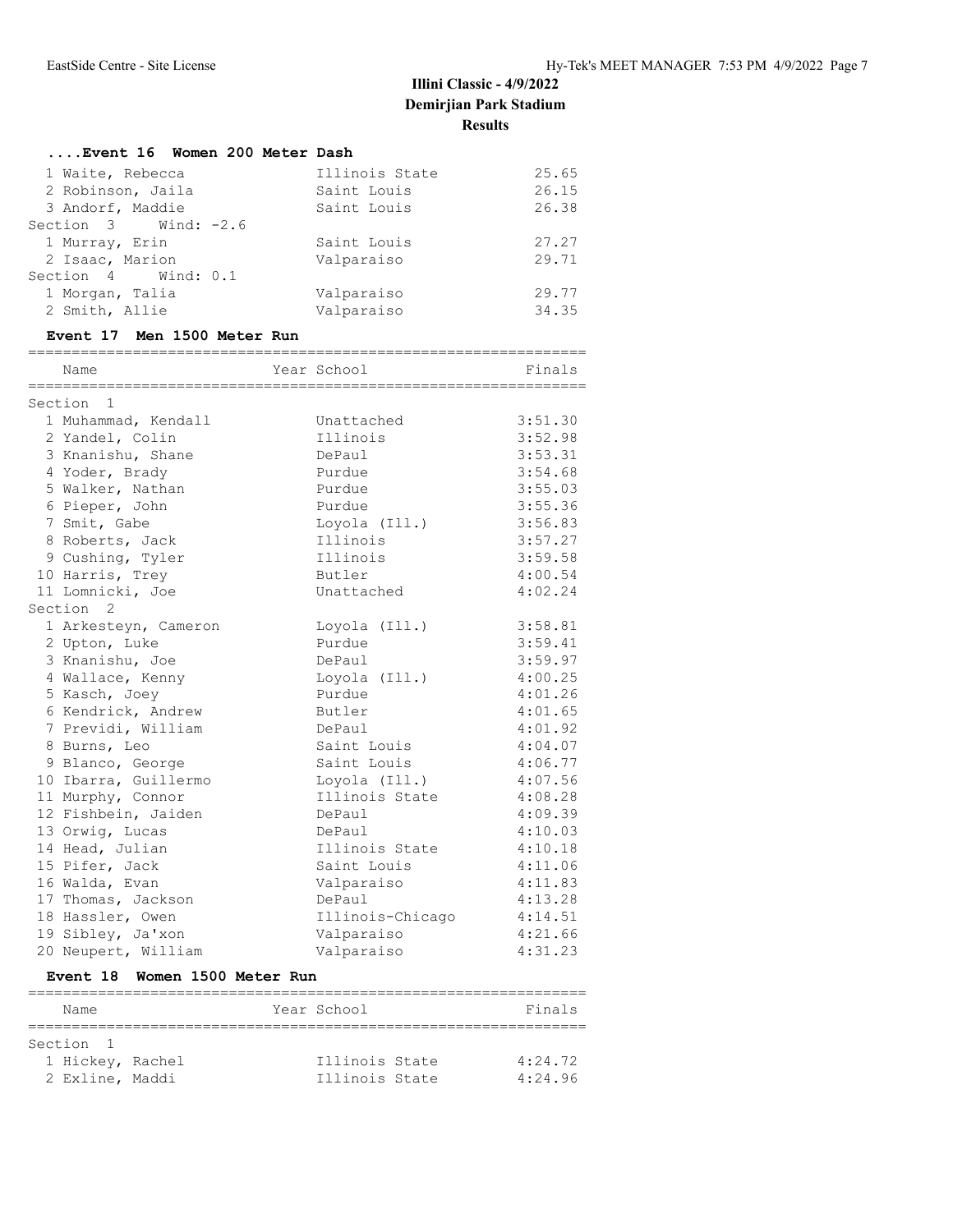| Event 18 Women 1500 Meter Run |                           |         |
|-------------------------------|---------------------------|---------|
| 3 Milburn, Emma               | Illinois                  | 4:25.48 |
| 4 Poglitsch, Sam              | Illinois                  | 4:25.71 |
| 5 Hill, Halle                 | Illinois                  | 4:26.78 |
| 6 Hengesbaugh, Claire         | Loyola (Ill.)             | 4:28.64 |
| 7 Murrin, Anneka              | Loyola (Ill.)             | 4:30.12 |
| 8 Casaclang, Emily            | Northwestern              | 4:31.62 |
| 9 Tate, Emma                  | Purdue                    | 4:31.69 |
| 10 Craddock, Rebecca          | Illinois                  | 4:32.47 |
| 11 Towns, Tracy               | Illinois                  | 4:33.25 |
| 12 Malecek, Amalia            | Illinois                  | 4:36.17 |
| 13 McGrath, Allison           | Illinois                  | 4:36.92 |
| 14 Hall, Hannah               | Northwestern              | 4:39.35 |
| 15 Reimers, Mimi              | Loyola (Ill.)             | 4:40.40 |
| 16 Borowiak, Olivia           | DePaul                    | 4:43.72 |
| 17 Wollen, Nora               | Loyola (Ill.)             | 4:47.68 |
| Section 2                     |                           |         |
| 1 Grandjean, Lucie            | Illinois State            | 4:34.12 |
| 2 Cullings, Tarynn            | Loyola (Ill.)             | 4:38.64 |
| 3 Lytle, Brooke               | Northern Illinois 4:39.16 |         |
| 4 SanFilippo, Vivianna        | Illinois State            | 4:39.83 |
| 5 Kuhn, Grace                 | Loyola (Ill.)             | 4:40.27 |
| 6 Affolter, Lexi              | Butler                    | 4:41.28 |
| 7 Walsh, Morgan               | Butler                    | 4:41.40 |
| 8 Heagy, Ashley               | Illinois State            | 4:41.57 |
| 9 Dieball, Megan              | DePaul                    | 4:42.96 |
| 10 Verbeke, Olivia            | Northwestern              | 4:44.50 |
| 11 Hines, Camille             | Butler                    | 4:45.73 |
| 12 Hendrickson, Fran          | Loyola (Ill.)             | 4:50.93 |
| 13 Andrews, Kelly             | Loyola (Ill.)             | 4:52.07 |
| 14 Hornocker, Margo           | Butler                    | 4:54.74 |
| 15 Plumber, Mattison          | Illinois State            | 5:14.26 |
| Section 3                     |                           |         |
| 1 Fostveit, Abby              | Butler                    | 4:48.29 |
| 2 Atkins, Sara                | Northern Illinois         | 4:50.78 |
| 3 Norris, Alyssa              | Illinois                  | 4:51.35 |
| 4 Donahue, Maranda            | Valparaiso                | 4:52.42 |
| 5 Lausev, Brianna             | Illinois                  | 4:52.73 |
| 6 Martinez, Daniela           | Illinois-Chicago          | 4:53.46 |
| 7 Volz, Madison               | DePaul                    | 4:55.50 |
| 8 Louis, Grace                | Northern Illinois         | 4:55.79 |
| 9 Maurer, Grace               | Loyola (Ill.)             | 4:56.12 |
| 10 Ricci, Hannah              | Northern Illinois         | 4:57.70 |
| 11 Bannister, Audrey          | Northwestern              | 4:59.05 |
| 12 Ummel, Kendy               | Illinois State            | 4:59.83 |
| 13 Grasse, Aiden              | Loyola (Ill.)             | 5:00.23 |
| 14 Biddle, Meagan             | Northern Illinois         | 5:20.29 |
| Section 4                     |                           |         |
| 1 Roelofse, Lyndi             | Saint Louis               | 4:56.98 |
| 2 Marco, Nicole               | Saint Louis               | 4:57.34 |
| 3 Sparreo, Natalie            | Illinois State            | 4:59.27 |
| 4 Wolf, Sara                  | Saint Louis               | 5:05.41 |
| 5 Ratliff, Safiya             | Illinois-Chicago          | 5:06.77 |
| 6 Roeglin, Ellie              | Valparaiso                | 5:10.80 |
| 7 Skoufos, Lia                | Illinois-Chicago          | 5:11.52 |
| 8 Splaine, Brianna            | Valparaiso                | 5:14.51 |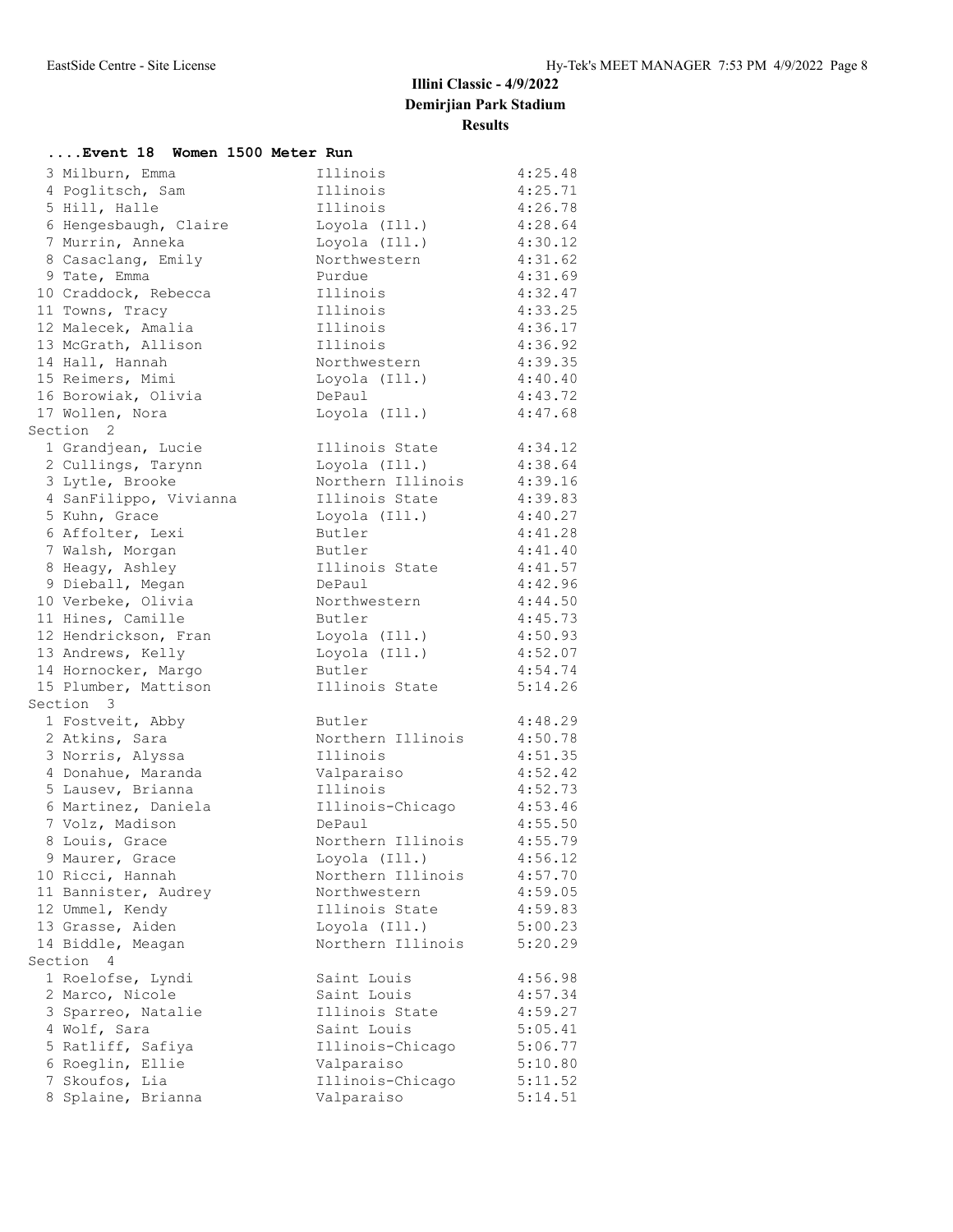| Event 18 Women 1500 Meter Run  |                   |         |
|--------------------------------|-------------------|---------|
| 9 Fee, Rylee                   | Illinois-Chicago  | 5:15.83 |
| 10 Leady, Kaitlynn             | Valparaiso        | 5:20.40 |
| 11 Jackson, Joy                | Northern Illinois | 5:21.85 |
| 12 Durak, Danielle             | Valparaiso        | 5:42.22 |
| 13 Quick, Taylor               | Saint Louis       | 5:50.14 |
| Event 19 Men 4x400 Meter Relay |                   |         |

| School            | Finals              |
|-------------------|---------------------|
| Section 1         |                     |
| 1 Saint Louis 'A' | 3:25.04             |
| 1) Hopkins, Danny | 2) Schaefer, Luke   |
| 3) Martin, Aidan  | 4) McPhillips, Jack |
| 2 Saint Louis 'B' | 3:31.66             |
| 1) De Haas, Matt  | 2) Stewart, Malik   |
| 3) Parker, Nick   | 4) Baker, James     |

#### **Event 20 Women 4x400 Meter Relay**

| School              | Finals            |
|---------------------|-------------------|
| 1 Purdue 'A'        | 4:07.05           |
| 1) Tate, Ellie      | 2) Squires, Emma  |
| 3) Turney, Payne    | 4) Tate, Emma     |
| 2 Saint Louis 'A'   | 4:10.32           |
| 1) Murray, Erin     | 2) Kieffer, Abby  |
| 3) Monson, Jordan   | 4) Kieffer, Maddy |
| 3 Saint Louis 'B'   | 4:17.56           |
| 1) Rust, Morgan     | 2) Bernier, Lily  |
| 3) Lesher, Savannah | 4) Doncevic, Dani |

### **Event 21 Men 5000 Meter Run**

| Name                 | Year School      | Finals   |
|----------------------|------------------|----------|
| 1 Kistner, Charlie   | Illinois State   | 14:53.45 |
| 2 Elwood, Tommy      | DePaul           | 14:57.38 |
| 3 Ehm, Simeon        | Valparaiso       | 15:00.10 |
| 4 Lehnhardt, Griffin | DePaul           | 15:02.72 |
| 5 Friedler, Kyle     | Illinois-Chicago | 15:05.03 |
| 6 Caesar, Maxum      | Illinois-Chicago | 15:13.48 |
| 7 Wright, Alexander  | Unattached       | 15:13.60 |
| 8 Izewski, Nathan    | Valparaiso       | 15:28.67 |
| 9 Malone, Luke       | Illinois-Chicago | 15:39.73 |
| 10 Sheehy, Cameron   | Valparaiso       | 16:01.16 |
| 11 Dreyer, Rylan     | Valparaiso       | 16:54.36 |
| Section <sub>2</sub> |                  |          |
| 1 Wetzel, Charlie    | Illinois State   | 14:24.14 |
| 2 Frey, Alex         | Purdue           | 14:24.46 |
| 3 Doud, Nick         | Butler           | 14:24.60 |
| 4 Robertson, Sean    | Butler           | 14:26.26 |
| 5 O'Connell, Sean    | Loyola (Ill.)    | 14:27.45 |
| 6 Adkins, Ryan       | Butler           | 14:28.86 |
| 7 Hutchinson, Bryce  | Purdue           | 14:29.94 |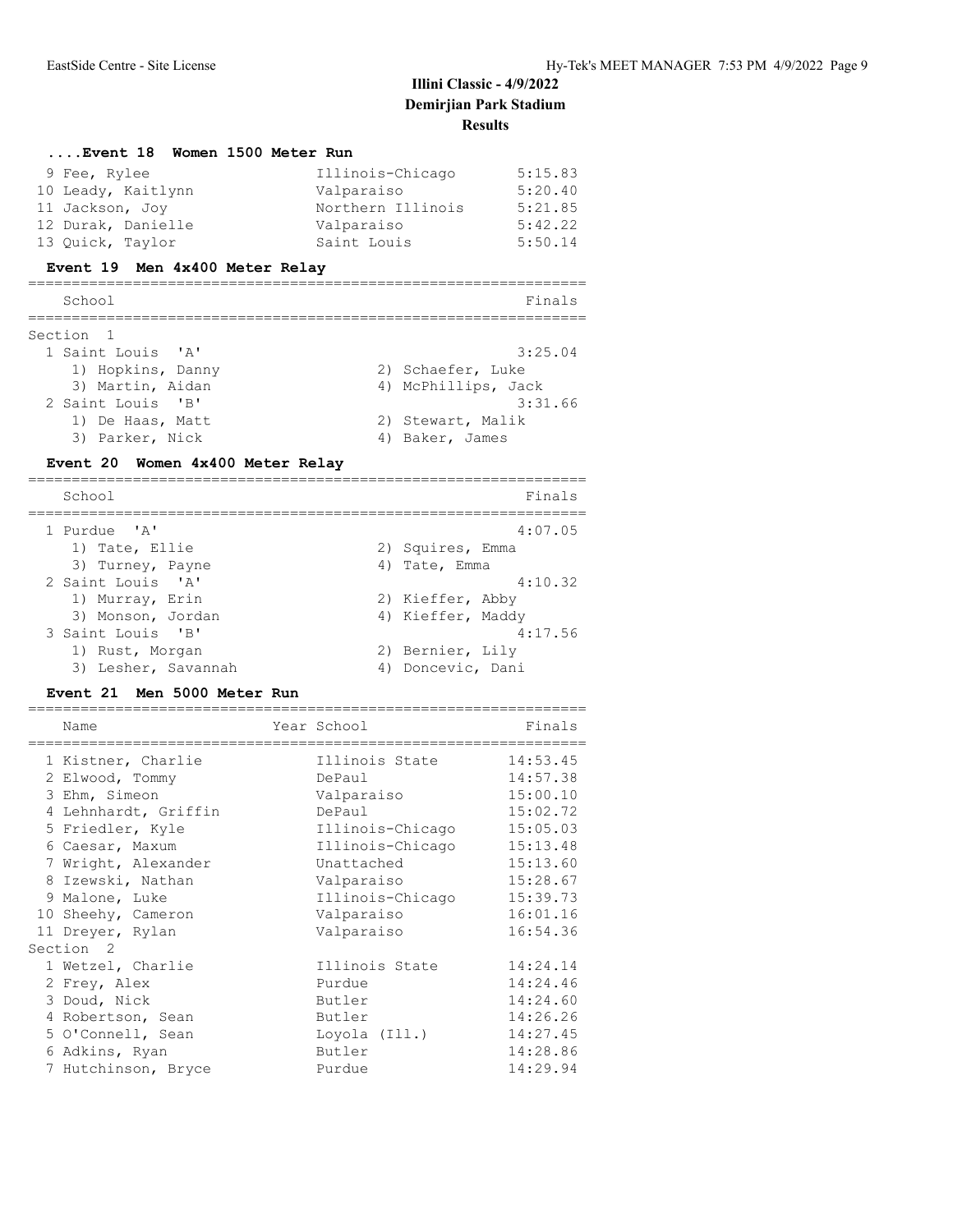| Event 21 Men 5000 Meter Run |  |  |  |
|-----------------------------|--|--|--|
|                             |  |  |  |

|  | 8 Lennon, Eddie         | Illinois                                                                                                                                                                                                                           | 14:30.53 |
|--|-------------------------|------------------------------------------------------------------------------------------------------------------------------------------------------------------------------------------------------------------------------------|----------|
|  | 9 Kerr, Caleb           | Unattached                                                                                                                                                                                                                         | 14:31.01 |
|  | 10 Pipilas, Stephen     | Loyola (Ill.) 14:32.38                                                                                                                                                                                                             |          |
|  | 11 Giblin, Will         | Illinois                                                                                                                                                                                                                           | 14:33.56 |
|  | 12 Klouda, Tyler        | Illinois State 14:34.41                                                                                                                                                                                                            |          |
|  | 13 Naughton, Conor      | <b>Butler</b> and the set of the set of the set of the set of the set of the set of the set of the set of the set of the set of the set of the set of the set of the set of the set of the set of the set of the set of the set of | 14:36.65 |
|  | 14 Kolbus, Nathan       | Loyola (Ill.)                                                                                                                                                                                                                      | 14:36.96 |
|  | 15 Chudzik, Nick        | Loyola (Ill.)                                                                                                                                                                                                                      | 14:37.28 |
|  | 16 Ghosh, Akhil         | Loyola (Ill.)                                                                                                                                                                                                                      | 14:37.80 |
|  | 17 Bruce, Dominic       | DePaul                                                                                                                                                                                                                             | 14:38.05 |
|  | 18 Cummings, Ian        | Loyola (Ill.)                                                                                                                                                                                                                      | 14:40.66 |
|  | 19 Taylor, Andrew       | <b>Butler Example 18</b>                                                                                                                                                                                                           | 14:42.61 |
|  | 20 Ruppert, Ryan        | Purdue                                                                                                                                                                                                                             | 14:44.12 |
|  | 21 Christofanelli, Geno | Purdue                                                                                                                                                                                                                             | 14:47.17 |
|  | 22 Giblin, Ben          | Illinois                                                                                                                                                                                                                           | 14:48.61 |
|  | 23 Madiol, Michael      | Illinois                                                                                                                                                                                                                           | 14:50.08 |
|  | 24 Capistrant, Lucas    | Illinois State                                                                                                                                                                                                                     | 14:57.76 |
|  | 25 White, William       | Unattached                                                                                                                                                                                                                         | 15:09.18 |
|  | 26 Loomis, Zack         | Illinois State                                                                                                                                                                                                                     | 15:14.88 |
|  | 27 Cummins, Evan        | Unat-Illinois                                                                                                                                                                                                                      | 15:36.43 |
|  |                         |                                                                                                                                                                                                                                    |          |

## **Event 22 Women 5000 Meter Run**

| Name                    | Year School      | Finals   |
|-------------------------|------------------|----------|
|                         |                  |          |
| Section 1               |                  |          |
| 1 Mitchell, Ailey       | Illinois State   | 16:58.07 |
| 2 Slamkowski, Megan     | Purdue           | 17:02.09 |
| 3 Meyers, Caroline      | Illinois State   | 17:05.87 |
| 4 Aho, Elizabeth        | Loyola (Ill.)    | 17:12.24 |
| 5 Hessler, Katherine    | Northwestern     | 17:15.51 |
| 6 Shanahan, Quinn       | Butler           | 17:17.56 |
| 7 Minton, Ashlyn        | Butler           | 17:21.06 |
| 8 Bales, Lauren         | Purdue           | 17:26.91 |
| 9 Jordan, Caroline      | Purdue           | 17:28.86 |
| 10 Orr, Olivia          | Loyola (Ill.)    | 17:33.78 |
| 11 Rusthoven, Elsa      | Butler           | 17:35.44 |
| 12 Bulat, Elizabeth     | Northwestern     | 17:35.69 |
| 13 Currie, Whitney      | Northwestern     | 17:39.62 |
| 14 Brett, Anya          | Loyola (Ill.)    | 17:40.78 |
| 15 Fix, Caroline        | Illinois         | 17:45.36 |
| 16 Lenth, Fiona         | Northwestern     | 17:45.77 |
| 17 Campbell-Watt, Rosie | Illinois-Chicago | 17:59.87 |
| 18 Andrews, Meaghan     | DePaul           | 18:06.44 |
| 19 Aurand, Grace        | Valparaiso       | 18:13.15 |
| 20 Gruber, Jenna        | Illinois State   | 18:19.39 |
| 21 Brownrigg, Mackenzie | Illinois State   | 18:19.97 |
| 22 Sipp, Emily          | Saint Louis      | 18:41.75 |
| 23 Arseneau, Paige      | Illinois State   | 18:44.83 |
| 24 Boyle, Jenna         | Illinois-Chicago | 18:53.66 |
| 25 Devantier, Lea       | Saint Louis      | 19:36.82 |
| 26 Craigin, Emilee      | Valparaiso       | 19:39.91 |
| 27 Kohring, Gabbi       | Saint Louis      | 20:22.07 |
| 28 Paez, Olivia         | Saint Louis      | 20:31.97 |
| 29 Thibault, Sophie     | Saint Louis      | 20:34.90 |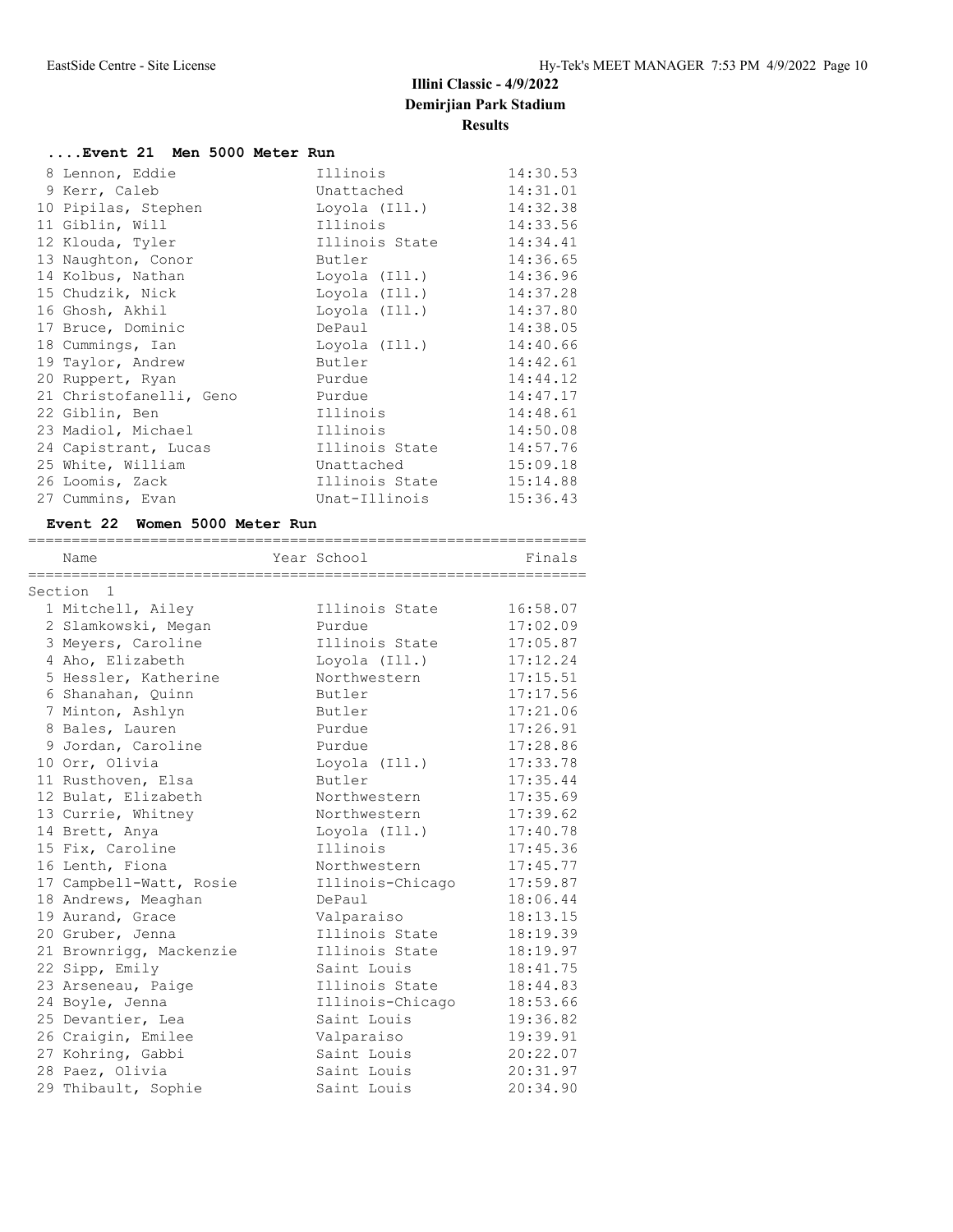**Event 23 Women Hammer Throw**

| Year School<br>Name                       | Finals |
|-------------------------------------------|--------|
| Flight<br>$\overline{1}$                  |        |
| 1 Martin, Billie<br>DePaul                | 53.56m |
| 50.65m 51.30m FOUL FOUL 53.56m 52.44m     |        |
| 2 Luebbering, Lena Comparaiso             | 42.29m |
| 37.43m 36.33m FOUL 39.96m 42.29m 41.53m   |        |
| 3 Pierce, Michelle<br>Valparaiso          | 41.57m |
| 39.00m FOUL 38.04m 40.27m 40.18m 41.57m   |        |
| 4 Vandeheede, Ali<br>Saint Louis          | 39.97m |
| 31.02m 35.91m 36.64m 39.97m 37.19m 38.28m |        |
| 5 White, Angelina<br>Saint Louis          | 39.59m |
| 39.56m 39.59m 39.22m 39.08m FOUL 37.27m   |        |
| 6 Gerhardt, Tori<br>Valparaiso            | 38.06m |
| 38.06m 35.87m 37.51m 35.05m 33.72m FOUL   |        |
| Unat-Illinois<br>7 Hintz, Carolina        | 37.47m |
| 37.22m 37.24m 37.47m FOUL FOUL 37.32m     |        |
| 8 Miller, Devyn<br>Valparaiso             | 34.58m |
| 26.43m 33.41m FOUL 31.48m 34.58m 31.89m   |        |
| 9 Miller, Caroline 5aint Louis            | 33.55m |
| 32.28m FOUL 33.12m 33.55m 31.36m FOUL     |        |

#### **Event 24 Men Hammer Throw**

| Year School<br>Name                                                                                             | Finals |
|-----------------------------------------------------------------------------------------------------------------|--------|
| 1 Bernstein, Alex DePaul DePaul 59.69m<br>57.84m 59.69m FOUL 58.28m 56.37m FOUL                                 |        |
| 2 Litwin, Ben<br><b>Example 2018</b> DePaul                                                                     | 57.51m |
| 49.43m FOUL FOUL 53.68m 55.61m 57.51m<br>3 Keyes, Brian and Illinois<br>FOUL 47.06m 51.35m 52.05m 54.44m 54.67m | 54.67m |
| 4 Trafton, Alek Malparaiso<br>49.28m FOUL FOUL 49.07m 49.94m 53.55m                                             | 53.55m |
| 5 Matzek, Billy <b>Example 11</b> Illinois                                                                      | 52.38m |
| FOUL FOUL 50.15m 52.38m FOUL FOUL<br>6 Juszczak, Eddie                       Valparaiso                         | 51.56m |
| 51.30m FOUL FOUL FOUL 50.60m 51.56m<br>7 Collado, Diego saint Louis<br>42.57m 44.66m 48.04m FOUL FOUL 45.38m    | 48.04m |
| 8 Goggin, Thomas bePaul<br>45.43m  45.46m  45.16m  45.70m  44.33m  45.11m                                       | 45.70m |
| 9 Shields, Vince and Illinois<br>42.20m  44.02m  44.28m  44.67m  44.97m  45.42m                                 | 45.42m |
| 10 Johnson, Jeremiah Malparaiso<br>FOUL FOUL 41.78m                                                             | 41.78m |
| 11 Hendershot, Hunter [11111015]                                                                                | 41.25m |
| 12 Irons, Joe<br>Valparaiso<br>36.90m FOUL FOUL                                                                 | 36.90m |
| 13 Davis, Reid<br>Valparaiso                                                                                    | 34.34m |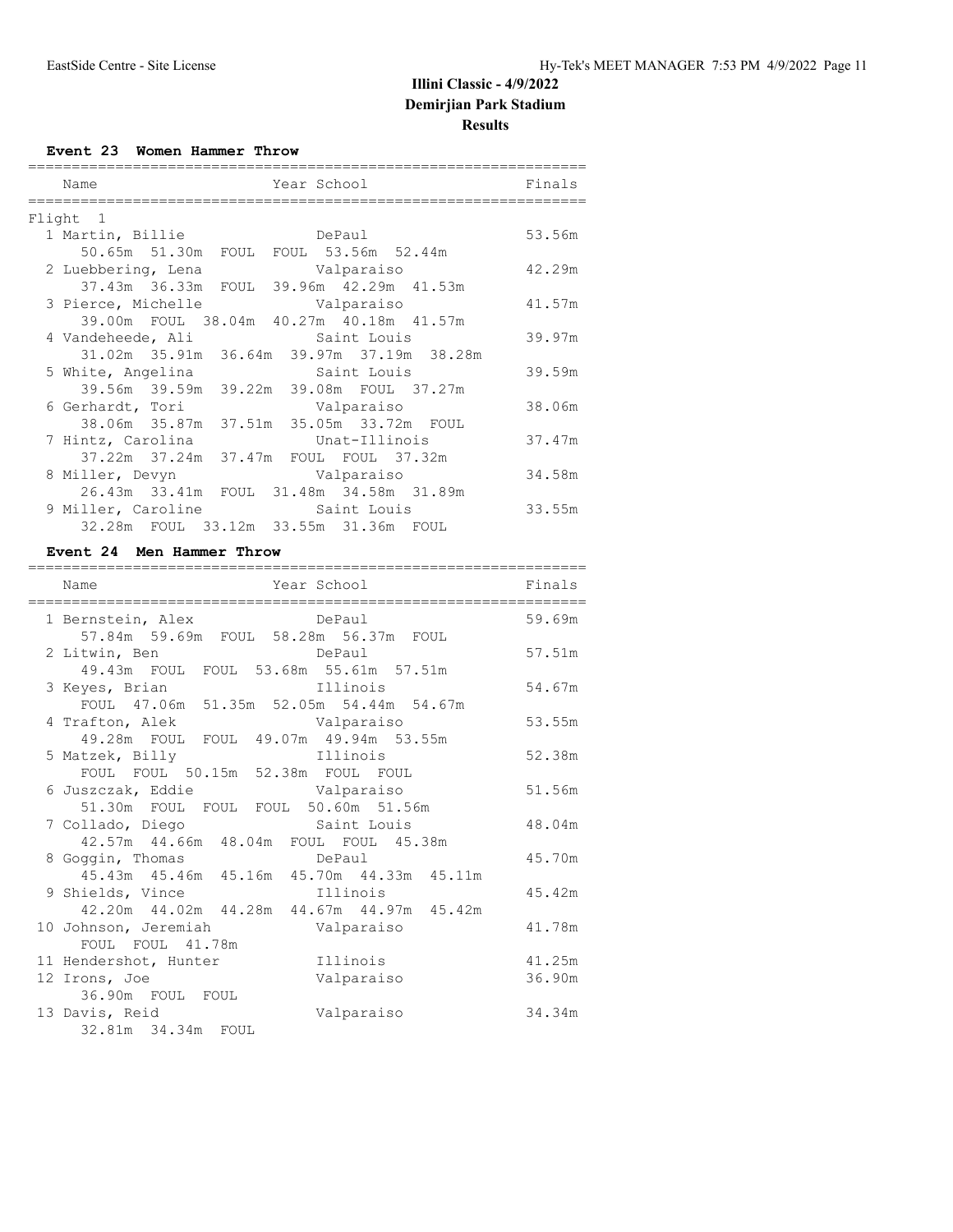#### **Event 25 Women Discus Throw**

| ========                                                                                                                 | _____________________________________ |         |
|--------------------------------------------------------------------------------------------------------------------------|---------------------------------------|---------|
| Name                                                                                                                     | Year School                           | Finals  |
| 1 Byer, Macy 111inois State 48.19m<br>42.37m  48.19m  FOUL  39.91m  FOUL  FOUL                                           |                                       |         |
| 2 White, Angelina Saint Louis 42.84m                                                                                     |                                       |         |
| 40.02m  41.53m  42.84m  36.12m  42.34m  40.66m<br>3 Murff, Morgan Purdue<br>40.07m  41.30m  42.02m  41.82m  FOUL  42.41m |                                       | 42.41m  |
|                                                                                                                          |                                       | J42.41m |
| 39.91m 42.41m 39.85m 41.48m 35.73m 41.00m<br>5 Malkamaki, Noelle bePaul                                                  |                                       | 40.36m  |
| 38.92m 39.11m 40.36m 38.21m FOUL 36.60m<br>6 Mulvey, Casey Casey DePaul                                                  |                                       | 39.58m  |
| FOUL 39.58m FOUL FOUL FOUL FOUL<br>7 Vandeheede, Ali Saint Louis                                                         |                                       | 37.93m  |
| FOUL 37.93m FOUL 32.81m FOUL 34.00m<br>8 Stammer, Kaylee BePaul                                                          |                                       | 34.99m  |
| 33.77m 34.99m 34.28m FOUL FOUL FOUL<br>9 Gerhardt, Tori Valparaiso                                                       |                                       | 34.51m  |
| FOUL 34.51m 32.63m FOUL FOUL FOUL                                                                                        |                                       | 33.53m  |
| FOUL 33.53m 29.22m<br>11 Pierce, Michelle                                                                                | Valparaiso                            | 33.52m  |
| 33.52m 32.39m 30.49m<br>12 Luebbering, Lena                                                                              | Valparaiso                            | 31.55m  |
| 29.10m FOUL 31.55m<br>13 Bryant, Ikeava                                                                                  | Purdue                                | 30.81m  |
| 30.37m FOUL 30.81m                                                                                                       |                                       |         |

#### **Event 26 Men Discus Throw**

| Name                                                                                                        | Year School    | Finals |
|-------------------------------------------------------------------------------------------------------------|----------------|--------|
| 1 Coxworth, Daniel Coxworth, Daniel                                                                         |                | 42.49m |
| FOUL 42.49m 41.13m 40.35m FOUL 41.21m<br>2 Montano, Jason DePaul<br>38.98m 39.61m 40.46m 38.60m FOUL 40.28m |                | 40.46m |
| 3 Irons, Joe<br>37.17m 35.26m 35.77m                                                                        | Valparaiso     | 37.17m |
| 4 Davis, Reid<br>34.82m 35.47m FOUL                                                                         | Valparaiso     | 35.47m |
| 5 Ouimet, Aiden<br>FOUL FOUL 35.45m                                                                         | Illinois       | 35.45m |
| 6 Cox, Ian<br>28.11m 29.21m 30.21m                                                                          | DePaul         | 30.21m |
| -- Collado, Diego<br>FOUL FOUL FOUL                                                                         | Saint Louis    | FOUL   |
| -- Atias, Ariel<br>FOUL FOUL FOUL                                                                           | Illinois State | FOUL   |
| Flight 2                                                                                                    |                |        |
| 1 Boyer, Joe<br>47.14m 48.02m 50.47m 49.80m 50.38m 51.70m                                                   | Illinois State | 51.70m |
| 46.08m FOUL 49.08m 47.63m FOUL 50.92m                                                                       |                | 50.92m |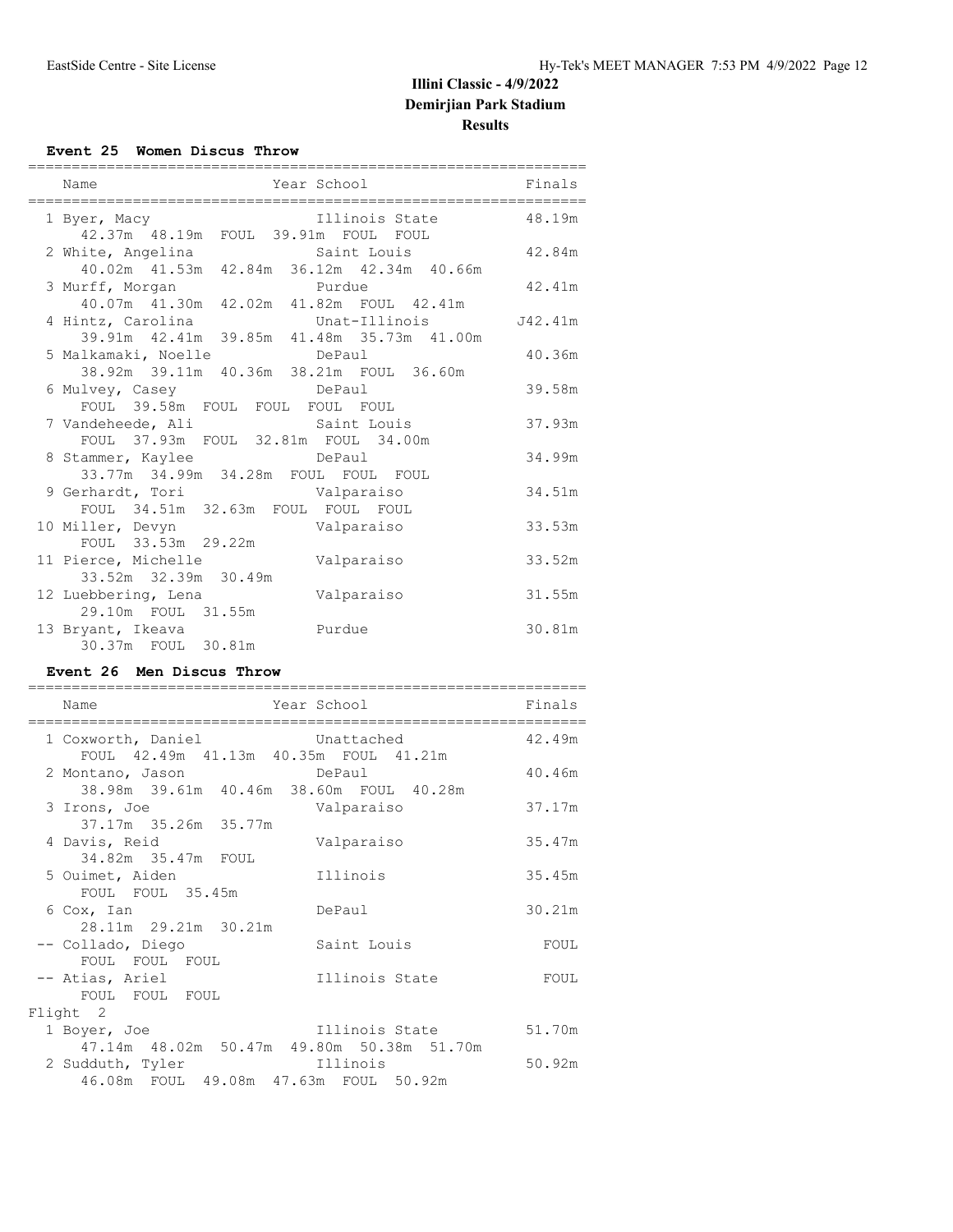## **....Event 26 Men Discus Throw**

| 3 Keyes, Brian<br>47.74m FOUL 47.76m 48.86m 48.43m 47.97m | Illinois       | 48.86m |
|-----------------------------------------------------------|----------------|--------|
| 4 Taylor, Payton                                          | Illinois State | 48.59m |
| 45.85m  47.25m  45.25m  47.32m  45.23m  48.59m            |                |        |
| 5 Buchanan, Amiri                                         | Illinois State | 46.94m |
| 44.58m  46.94m  FOUL  FOUL  FOUL  46.50m                  |                |        |
| 6 Johnson, Jeremiah Malparaiso                            |                | 43.09m |
| 38.83m FOUL 43.09m 39.52m 39.82m 42.06m                   |                |        |
| 7 Trafton, Alek                                           | Valparaiso     | 42.25m |
| 42.25m FOUL FOUL FOUL 39.57m 41.94m                       |                |        |
| 8 Miedema, Caleb                                          | Illinois State | 39.62m |
| 36.36m 39.62m FOUL                                        |                |        |
| 9 Juszczak, Eddie                                         | Valparaiso     | 39.02m |
| 39.02m FOUL FOUL                                          |                |        |
| 10 Shafis, Michael                                        | Illinois       | 33.22m |
| 33.22m FOUL 32.50m                                        |                |        |

#### **Event 27 Women Shot Put**

| Year School<br>Name<br>================================ | Finals  |
|---------------------------------------------------------|---------|
| Flight 1                                                |         |
| 1 Mulvey, Casey<br>DePaul                               | 14.28m  |
| FOUL FOUL 12.07m 14.28m FOUL FOUL                       |         |
| 2 Wrublik, Morgan<br>Illinois State                     | 13.12m  |
| 13.10m  12.87m  13.12m  12.93m  13.09m  12.95m          |         |
| 3 Bryant, Ikeava burdue                                 | 12.77m  |
| 11.92m 12.77m FOUL FOUL FOUL FOUL                       |         |
| 4 Coan, Rebecca<br>Butler                               | 12.47m  |
| 12.00m  11.59m  12.21m  FOUL  11.51m  12.47m            |         |
| <b>DePaul</b><br>5 Miles, Kindle                        | 12.23m  |
| 11.07m  10.70m  11.38m  12.23m  FOUL  FOUL              |         |
| <b>DePaul</b><br>6 Malkamaki, Noelle                    | 12.02m  |
| 12.02m FOUL 11.96m FOUL FOUL 11.81m                     |         |
| 7 Miller, Caroline 5aint Louis                          | 11.46m  |
| 11.46m 10.75m 11.28m 10.97m 11.22m 11.30m               |         |
| 8 Pierce, Michelle Valparaiso                           | 11.39m  |
| 11.39m  11.31m  11.16m  10.50m  10.67m  11.23m          |         |
| 9 Nettles, Kenli                    Illinois            | J10.80m |
| 10.80m 10.68m FOUL FOUL 8.65m 9.64m                     |         |
| <b>Example 1</b> Butler<br>10 Koch, Karmen              | J10.74m |
| FOUL 10.72m 10.74m                                      |         |

#### **Event 28 Men Shot Put**

| Name                           | Year School                                  | Finals |
|--------------------------------|----------------------------------------------|--------|
| 1 Huisman, Chris               | Purdue                                       | 15.05m |
|                                | 15.05m  14.81m  FOUL  14.48m  14.64m  14.19m |        |
| 2 Collado, Diego               | Saint Louis                                  | 14.98m |
| FOUL 14.11m 14.44m 14.98m FOUL | FOUL.                                        |        |
| 3 Atias, Ariel                 | Illinois State                               | 13.23m |
| 12.86m 13.23m FOUL             |                                              |        |
| 4 Miedema, Caleb               | Illinois State                               | 12.11m |
| 12.11m FOUL 11.64m             |                                              |        |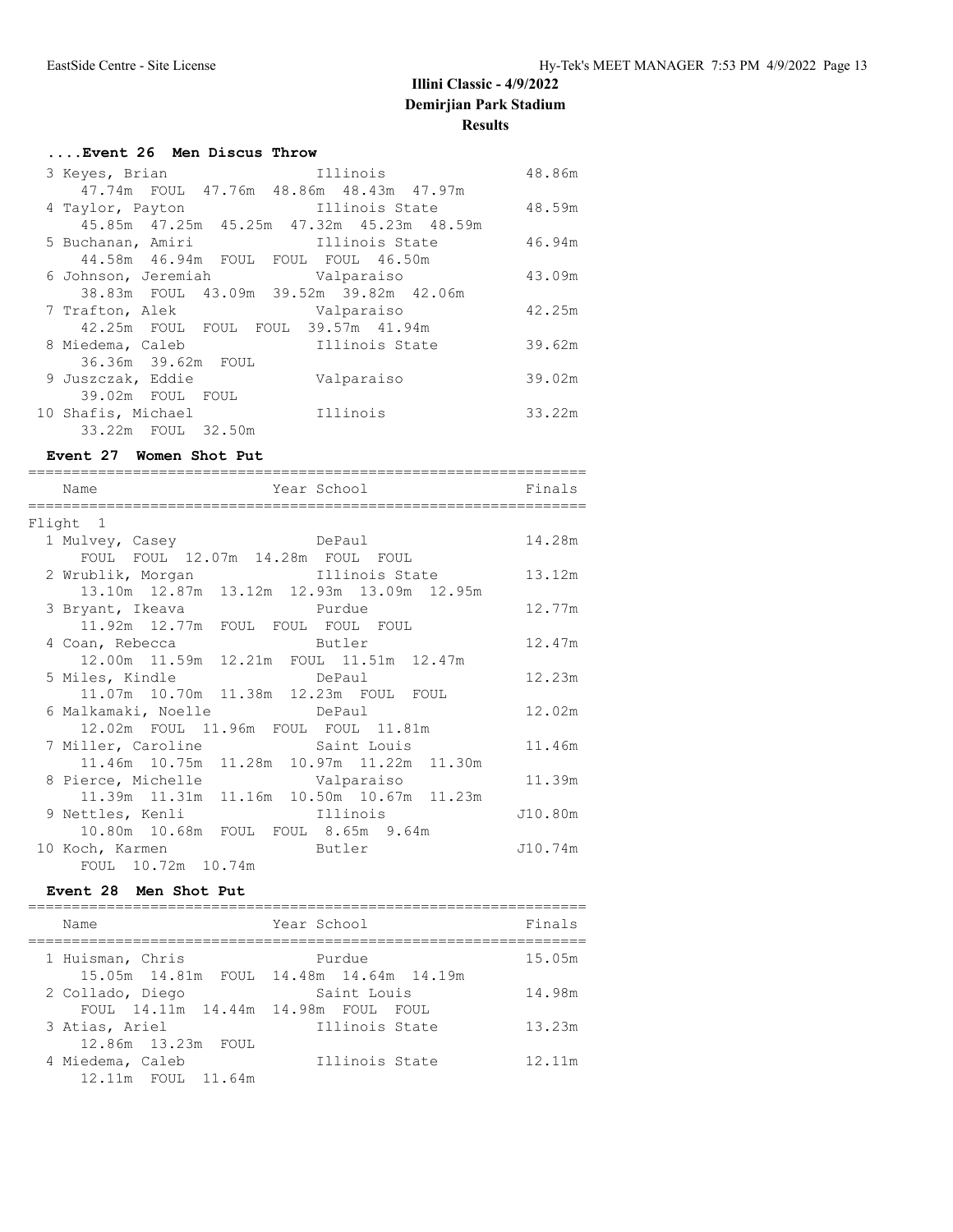|                | 12.04m                                                                                                                                                                                                                                                                                                                                                                                                                                                        |
|----------------|---------------------------------------------------------------------------------------------------------------------------------------------------------------------------------------------------------------------------------------------------------------------------------------------------------------------------------------------------------------------------------------------------------------------------------------------------------------|
|                |                                                                                                                                                                                                                                                                                                                                                                                                                                                               |
|                | 11.51m                                                                                                                                                                                                                                                                                                                                                                                                                                                        |
|                |                                                                                                                                                                                                                                                                                                                                                                                                                                                               |
|                |                                                                                                                                                                                                                                                                                                                                                                                                                                                               |
|                | 17.97m                                                                                                                                                                                                                                                                                                                                                                                                                                                        |
|                |                                                                                                                                                                                                                                                                                                                                                                                                                                                               |
|                | 16.83m                                                                                                                                                                                                                                                                                                                                                                                                                                                        |
|                |                                                                                                                                                                                                                                                                                                                                                                                                                                                               |
|                | 16.32m                                                                                                                                                                                                                                                                                                                                                                                                                                                        |
|                |                                                                                                                                                                                                                                                                                                                                                                                                                                                               |
| Illinois State | 16.25m                                                                                                                                                                                                                                                                                                                                                                                                                                                        |
|                |                                                                                                                                                                                                                                                                                                                                                                                                                                                               |
| DePaul         | 15.51m                                                                                                                                                                                                                                                                                                                                                                                                                                                        |
|                |                                                                                                                                                                                                                                                                                                                                                                                                                                                               |
|                | 15.45m                                                                                                                                                                                                                                                                                                                                                                                                                                                        |
|                |                                                                                                                                                                                                                                                                                                                                                                                                                                                               |
|                | 15.30m                                                                                                                                                                                                                                                                                                                                                                                                                                                        |
| 15.12m         |                                                                                                                                                                                                                                                                                                                                                                                                                                                               |
|                | DePaul<br><b>Example 1</b> Butler<br>Illinois<br>FOUL 17.97m FOUL 17.41m FOUL 17.47m<br>Illinois State<br>15.95m 16.75m 16.74m 16.40m 16.83m FOUL<br>Illinois<br>16.08m  16.04m  16.25m  15.98m  16.32m  16.03m<br>16.01m 15.63m FOUL FOUL 15.86m 16.25m<br>5 Montano, Jason<br>14.55m 14.45m 15.03m 15.27m 15.51m 15.41m<br>6 Shields, Vince and Illinois<br>FOUL 14.14m 14.92m FOUL 14.35m 15.45m<br>Illinois State<br>15.12m  14.78m  15.30m  15.30m  FOUL |

### **Event 29 Women Javelin Throw**

| Name                  | Year School                               | Finals |
|-----------------------|-------------------------------------------|--------|
| Flight 1              |                                           |        |
| 1 Anderson, Charlotte | DePaul                                    | 47.31m |
|                       | FOUL 45.32m 45.09m 43.59m FOUL 47.31m     |        |
| 2 LeHew, Zofia        | Illinois State                            | 40.31m |
|                       | 40.31m 38.11m 37.18m 36.45m FOUL 36.39m   |        |
| 3 Stammer, Kaylee     | DePaul                                    | 32.59m |
|                       | 31.19m 31.80m 32.59m 30.43m 30.53m 31.71m |        |
| 4 Jessup, Gracie      | Illinois State                            | 31.48m |
|                       | 24.47m 31.48m 29.02m 29.05m 28.57m FOUL   |        |
| 5 Miller, Caroline    | Saint Louis                               | 26.85m |
|                       | 22.99m 25.16m 26.18m 26.85m 24.92m 26.75m |        |
| 6 Nettles, Kenli      | Illinois                                  | 26.77m |
|                       | 21.13m 26.34m 23.30m 26.08m 26.77m 25.87m |        |
| 7 Cibulka, Abby       | Saint Louis                               | 25.91m |
|                       | 23.24m 25.91m PASS 24.69m 24.53m 22.73m   |        |

## **Event 30 Men Javelin Throw**

| Year School<br>Name                                                      | Finals |
|--------------------------------------------------------------------------|--------|
| Unattached<br>1 Ampomah, John<br>68.27m FOUL FOUL PASS PASS PASS         | 68.27m |
| Illinois State<br>2 Fiser, Zach<br>50.67m 48.48m 44.49m FOUL 49.40m FOUL | 50.67m |
| Illinois State<br>3 Getz, Cameron<br>FOUL 44.56m FOUL FOUL 43.20m 44.53m | 44.56m |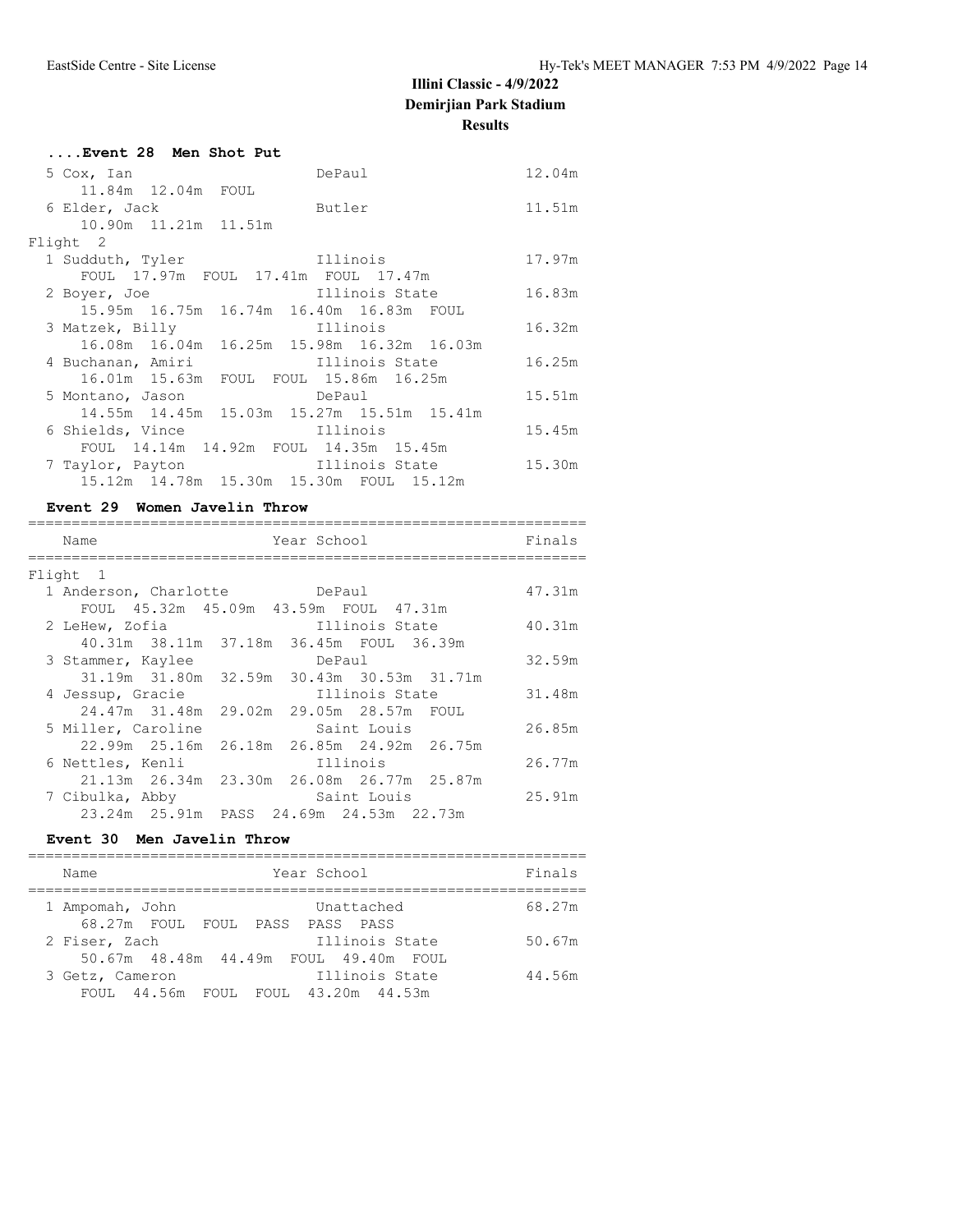#### **Event 31 Women High Jump**

| Name                                                                           | Year School              | Finals |
|--------------------------------------------------------------------------------|--------------------------|--------|
| 1 Humphrey, Tacoria<br>1.50 1.55 1.60 1.65 1.70 1.75 1.78<br>PPP PPP 0 0 0 XXP | Illinois<br>$\mathsf{X}$ | 1.70m  |
| 2 Higgins, Kristin<br>1.50 1.55 1.60 1.65 1.70 1.75<br>PPP PPP 0 0 XXO         | Illinois<br>XXX X        | J1.70m |
| 3 McCane, Erin<br>1.50 1.55 1.60<br>XO.<br>O XXX                               | Saint Louis              | 1.55m  |
| 4 Jeffery, Dymier<br>1.50 1.55 1.60<br>O XO XXX                                | Northern Illinois J1.55m |        |
| 5 Gupta, Khushi<br>1.50 1.55<br>XXX<br>$\bigcirc$                              | Illinois                 | 1.50m  |
| -- Person, Madi<br>1.50<br>XXX                                                 | Saint Louis              | NΗ     |

## **Event 32 Men High Jump**

| Name                                                                         | Year School                   | Finals |
|------------------------------------------------------------------------------|-------------------------------|--------|
| 1 Herman, Drew<br>1,70 1,75 1,80 1,85 1,90 1,95<br>PPP<br>PPP PPP            | Butler<br>$\bigcap$<br>XO XXX | 1.90m  |
| 2 Engstrom, David<br>1.70 1.75 1.80<br>XO XO XXX                             | Valparaiso                    | 1.75m  |
| $--$ Shoaf, C.J.<br>1.70 1.75 1.80 1.85 1.90 1.95<br>PPP PPP PPP PPP<br>PPP. | Illinois<br>XXX               | ΝH     |

## **Event 33 Women Long Jump**

| Name                                                                                          | Year School                 | Finals Wind |     |
|-----------------------------------------------------------------------------------------------|-----------------------------|-------------|-----|
| 1 Smith, Jazmyn                                                                               | Northern Illinois 5.67m 2.8 |             |     |
| $5.67m(2.8)$ $5.23m(+0.0)$ $5.65m(0.8)$ FOUL $(0.3)$ FOUL $(1.2)$ PASS                        |                             |             |     |
| 2 Parrella, Melissa                Loyola (Ill.)                 5.49m                        |                             |             | 1.6 |
| $5.49$ m $(1.6)$ $5.34$ m $(1.6)$ $4.94$ m $(1.0)$ $5.38$ m $(1.9)$ $5.27$ m $(1.1)$ PASS     |                             |             |     |
| 3 Riley, Diamond                                                                              | Northern Illinois 5.33m     |             | 0.3 |
| FOUL $(3.3)$ 4.92m $(1.7)$ 5.33m $(0.3)$ FOUL $(3.3)$ 5.08m $(2.0)$ PASS                      |                             |             |     |
| 4 Small, Katrina                                                                              | Northern Illinois 5.25m 2.1 |             |     |
| $5.04$ m $(1.4)$ FOUL $(2.4)$ $4.89$ m $(0.6)$ FOUL $(2.0)$ $5.21$ m $(1.9)$ $5.25$ m $(2.1)$ |                             |             |     |
| Illinois<br>5 Abraham, Mia                                                                    |                             | $5.18m$ 1.3 |     |
| $5.18$ m $(1.3)$ $5.12$ m $(1.0)$ $4.87$ m $(1.8)$ $5.01$ m $(4.0)$ PASS $4.80$ m $(2.5)$     |                             |             |     |
| 6 Jones, Alicia                                                                               | DePaul                      | $5.16m$ 2.4 |     |
| $5.16$ m (2.4) $5.04$ m (1.5) FOUL (0.6) $4.91$ m (0.9) $4.90$ m (0.5) $4.89$ m (1.9)         |                             |             |     |
| 7 Kim, Emily                                                                                  | Purdue                      | $5.07m$ 1.2 |     |
| FOUL(2.6) FOUL(-0.1) $5.04m(0.3)$ $5.07m(1.2)$ FOUL(1.3) FOUL(3.2)                            |                             |             |     |
| 8 Kowalzcuk, Natalie and Illinois-Chicago 5.06m 0.3                                           |                             |             |     |
| FOUL $(2.1)$ 4.90m $(0.3)$ 4.65m $(0.7)$ FOUL $(1.7)$ 4.85m $(+0.0)$ 5.06m $(0.3)$            |                             |             |     |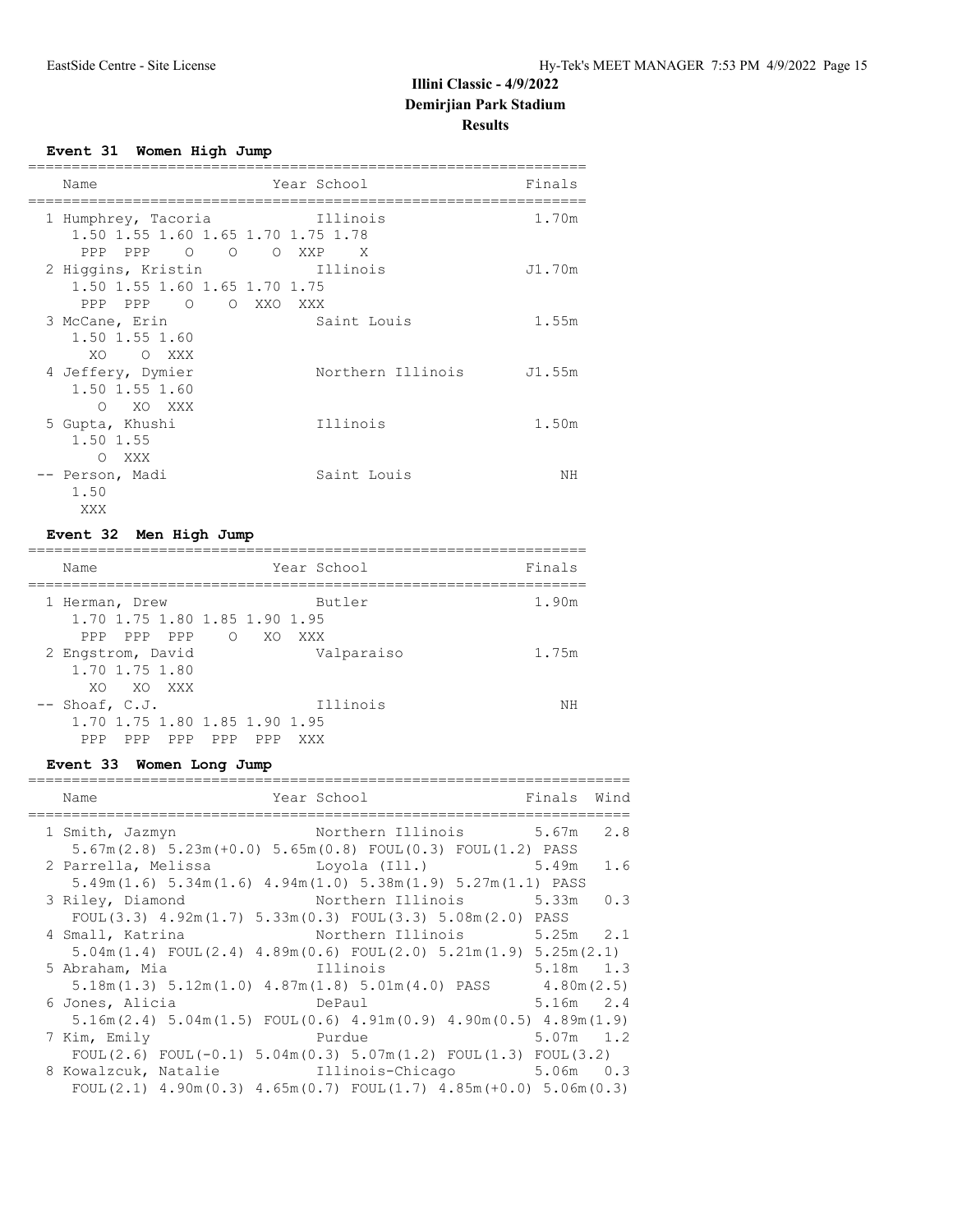## **....Event 33 Women Long Jump**

| 9 Jeffery, Dymier                                                       | Northern Illinois 54.94m 1.7 |             |     |
|-------------------------------------------------------------------------|------------------------------|-------------|-----|
| $4.92m(2.3)$ $4.68m(0.3)$ $4.94m(1.7)$ FOUL $(-0.1)$ FOUL $(+0.0)$ PASS |                              |             |     |
| 10 Annafi, Lovie                                                        | Loyola (Ill.) 4.82m          |             | 0.8 |
| $FOUL(1.4)$ 4.82m(0.8) 4.76m(1.3)                                       |                              |             |     |
| 11 Only, Kendal                                                         | Northern Illinois 4.77m 1.2  |             |     |
| FOUL $(2.0)$ 4.54m $(0.7)$ 4.77m $(1.2)$                                |                              |             |     |
| 12 D'Onofrio, Susan Saint Louis                                         |                              | $4.71m$ 0.7 |     |
| $FOUL(2.0)$ 4.71m $(0.7)$ FOUL $(2.6)$                                  |                              |             |     |
| 13 Showers, Jordyn<br><b>Example Paul</b> DePaul                        |                              | $4.67m$ 2.6 |     |
| $4.67m(2.6)$ $4.67m(1.0)$ $4.49m(0.6)$                                  |                              |             |     |
| 14 Person, Madi Saint Louis                                             |                              | $4.60m$ 2.4 |     |
| $4.60m(2.4)$ 3.96m $(1.5)$ 4.43m $(3.1)$                                |                              |             |     |
| <b>DePaul</b><br>15 Aldana, Esther                                      |                              | $4.58m$ 1.3 |     |
| $4.58m(1.3)$ $4.41m(1.1)$ $4.36m(2.5)$                                  |                              |             |     |
| Saint Louis<br>16 Cibulka, Abby                                         |                              | $4.50m$ 1.8 |     |
| FOUL $(1.5)$ 4.50m $(1.8)$ FOUL $(0.6)$                                 |                              |             |     |

#### **Event 34 Men Long Jump**

| Name                                        | Year School                                                                                            | Finals Wind   |
|---------------------------------------------|--------------------------------------------------------------------------------------------------------|---------------|
| 1 Oketona, Ife                              | Purdue                                                                                                 | $6.81m$ $3.3$ |
|                                             | $6.81m(3.3)$ $6.67m(3.8)$ $6.79m(0.8)$ $6.48m(2.0)$ $6.68m(1.4)$ $6.52m(2.0)$                          |               |
| 2 Szczepaniec, Kevin                        | Loyola (Ill.)                                                                                          | $6.40m$ 1.3   |
|                                             | $6.10$ m $(1.1)$ 5.88m $(2.7)$ 5.89m $(0.5)$ 6.21m $(3.7)$ 6.40m $(1.3)$ 6.31m $(1.9)$                 |               |
| 3 Gordon, Anthony                           | Illinois-Chicago                                                                                       | $6.31m$ 1.8   |
| $6.31m(1.8)$ FOUL $(2.5)$ FOUL $(1.4)$ PASS | PASS                                                                                                   | PASS          |
| 4 Bruenderman, Evan                         | Saint Louis                                                                                            | $6.21m$ $3.0$ |
|                                             | $6.21$ m $(3.0)$ $6.15$ m $(5.1)$ $5.97$ m $(1.6)$ $5.96$ m $(1.2)$ $6.00$ m $(1.8)$ $6.13$ m $(+0.0)$ |               |

# **Event 35 Women Triple Jump**

| Year School and Finals Wind<br>Name                                              |  |                              |              |  |
|----------------------------------------------------------------------------------|--|------------------------------|--------------|--|
| 1 Riley, Diamond                                                                 |  | Northern Illinois 11.75m 2.1 |              |  |
| $11.43\text{m}(0.1)$ FOUL FOUL $11.75\text{m}(2.1)$ FOUL FOUL                    |  |                              |              |  |
|                                                                                  |  |                              |              |  |
| FOUL FOUL 11.17m(-0.0) FOUL FOUL FOUL                                            |  |                              |              |  |
| 3 Jones, Alicia                       DePaul                       11.04m   1.9  |  |                              |              |  |
| FOUL 10.56m $(1.4)$ 10.95m $(+0.0)$ 10.97m $(2.2)$ 11.04m $(1.9)$ 10.72m $(1.3)$ |  |                              |              |  |
| 4 Pinthapataya, Tanya     Purdue                                                 |  |                              | $10.78m$ 1.1 |  |
| FOUL FOUL $10.58m(0.9) 10.59m(2.6) 10.68m(1.5) 10.78m(1.1)$                      |  |                              |              |  |
| 5 Showers, Jordyn BePaul 2.3                                                     |  |                              |              |  |
| FOUL FOUL FOUL $9.92m(0.3) 10.32m(2.3) 10.21m(1.7)$                              |  |                              |              |  |
|                                                                                  |  |                              |              |  |
| FOUL FOUL FOUL FOUL 10.03m(1.9) FOUL                                             |  |                              |              |  |
| -- Only, Kendal                                                                  |  | Northern Illinois FOUL       |              |  |
| FOUL FOUL FOUL FOUL FOUL FOUL FOUL                                               |  |                              |              |  |
|                                                                                  |  |                              |              |  |
| FOUL FOUL FOUL FOUL FOUL FOUL FOUL                                               |  |                              |              |  |
| -- Crespo, Isabelle              Illinois-Chicago              FOUL              |  |                              |              |  |
| FOUL FOUL FOUL FOUL FOUL FOUL FOUL                                               |  |                              |              |  |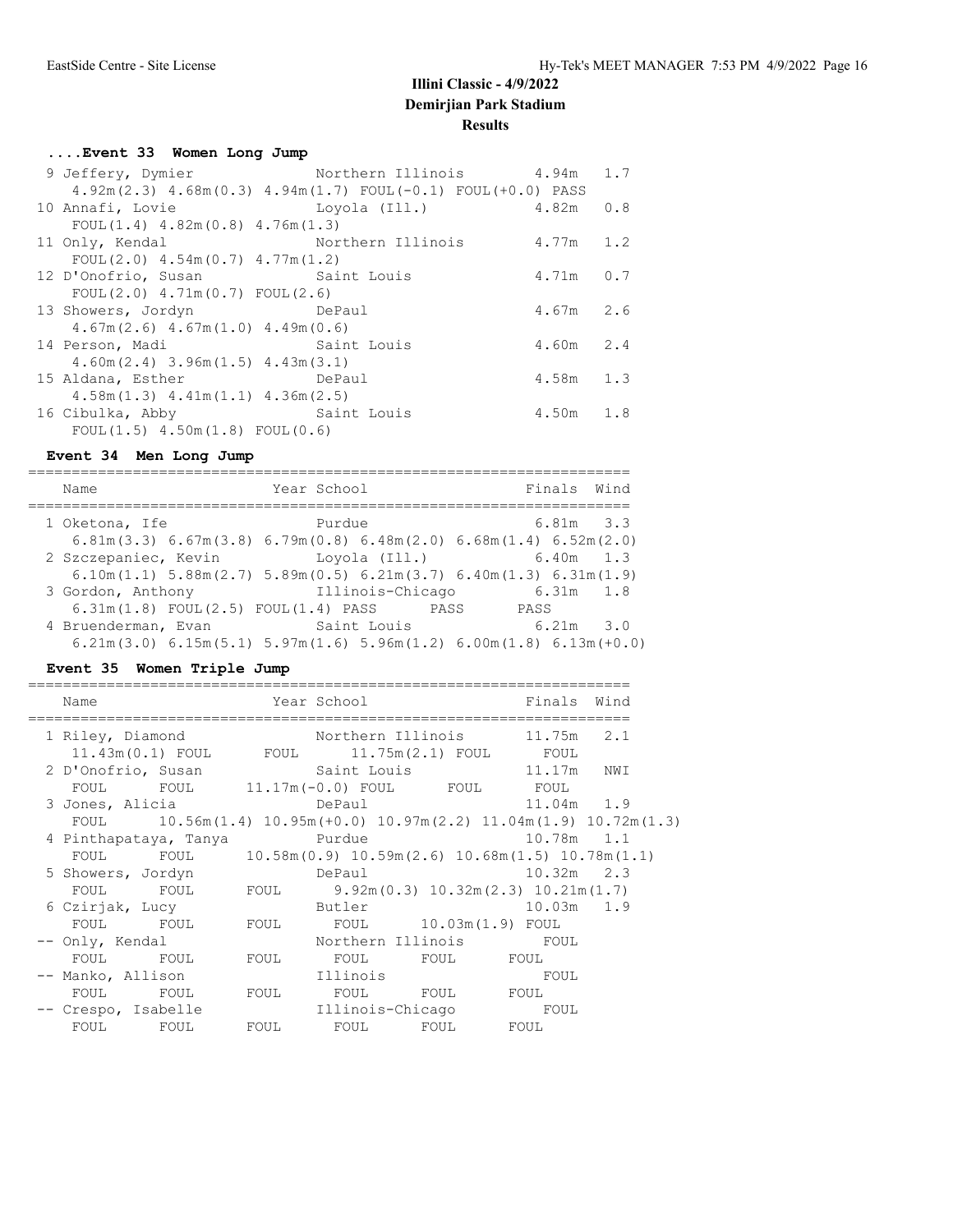#### **Event 36 Men Triple Jump**

| Name                                                             | Year School                                                                                             | Finals Wind                        |
|------------------------------------------------------------------|---------------------------------------------------------------------------------------------------------|------------------------------------|
| 1 Wollenweber, Shaun<br>14.03m(0.7) 14.36m(3.2) 13.60m(1.7) FOUL | Unattached                                                                                              | $14.36m$ 3.2<br>$14.13m(2.1)$ FOUL |
| 2 Nesbitt, Samora<br>FOUL                                        | Unattached<br>$13.29$ m $(3.2)$ $13.35$ m $(1.5)$ $13.08$ m $(1.7)$ $13.53$ m $(1.8)$ $14.28$ m $(0.9)$ | $14.28m$ 0.9                       |
| 3 Bruenderman, Evan<br>FOUL                                      | Saint Louis<br>$13.76m(0.5)$ $14.04m(1.8)$ $13.42m(1.3)$ $13.22m(1.9)$ $13.57m(2.1)$                    | 14.04m 1.8                         |
| 4 Szczepaniec, Kevin<br>13.20m(2.6) FOUL                         | Loyola (Ill.)<br>13.46m(1.0) PASS                                                                       | $13.46m$ $1.0$<br>PASS<br>PASS     |
| 5 Higginbotham, Justin<br>FOUL<br>FOUL                           | atk<br>$13.42m(1.4)$ $12.86m(1.0)$ FOUL                                                                 | $13.42m$ 1.4<br>13.23m(1.7)        |

#### **Event 37 Women Pole Vault**

| =========<br>Name                                               | ===================================<br>Year School                                 | Finals |
|-----------------------------------------------------------------|------------------------------------------------------------------------------------|--------|
| 1 Rothas, Kelsey                                                | Illinois<br>3.05 3.20 3.35 3.50 3.60 3.70 3.75 3.85<br>PPP PPP PPP PPP O PPP O XXX | 3.75m  |
| 2 Abdellatif, Noor<br>3.05 3.20 3.35 3.50 3.60<br>PPP OXXO OXXX | Illinois                                                                           | 3.50m  |
| 3 Streepy, Jess<br>3.05 3.20 3.35 3.50<br>PPP PPP O XXX         | Illinois                                                                           | 3.35m  |
| 4 Marx, Sasha<br>3.05 3.20 3.35<br>XO.<br>O XXX                 | Saint Louis                                                                        | 3.20m  |
| 5 Jones, Noelle<br>3.05 3.20 3.35<br>XXO XXO XXX                | Illinois                                                                           | J3.20m |
| 6 Tarpey, Carolyn<br>3.05 3.20<br>O XXX                         | Saint Louis                                                                        | 3.05m  |
| -- Held, Josie<br>3.05 3.20 3.35<br>PPP PPP XXX                 | Illinois                                                                           | NH     |
| -- Trillo, Carmen<br>3.05 3.20 3.35<br>PPP PPP XXX              | Unattached                                                                         | ΝH     |
| -- Gale, Megan<br>3.05<br>XXX                                   | Saint Louis                                                                        | ΝH     |

#### **Event 38 Men Pole Vault**

| Name                                                                         | Year School                                 | Finals |
|------------------------------------------------------------------------------|---------------------------------------------|--------|
| 1 Kao, Collin<br>4,00 4,15 4,30 4,45 4,60 4,75 4,90<br>PPP PPP PPP<br>PPP    | Illinois<br>$\bigcirc$<br>XO.<br><b>XXX</b> | 4.75m  |
| 2 Undesser IV, Richard<br>4,00 4,15 4,30 4,45 4,60<br>PPP<br>XO<br>PPP<br>XO | Unattached<br>XXX                           | 4.45m  |